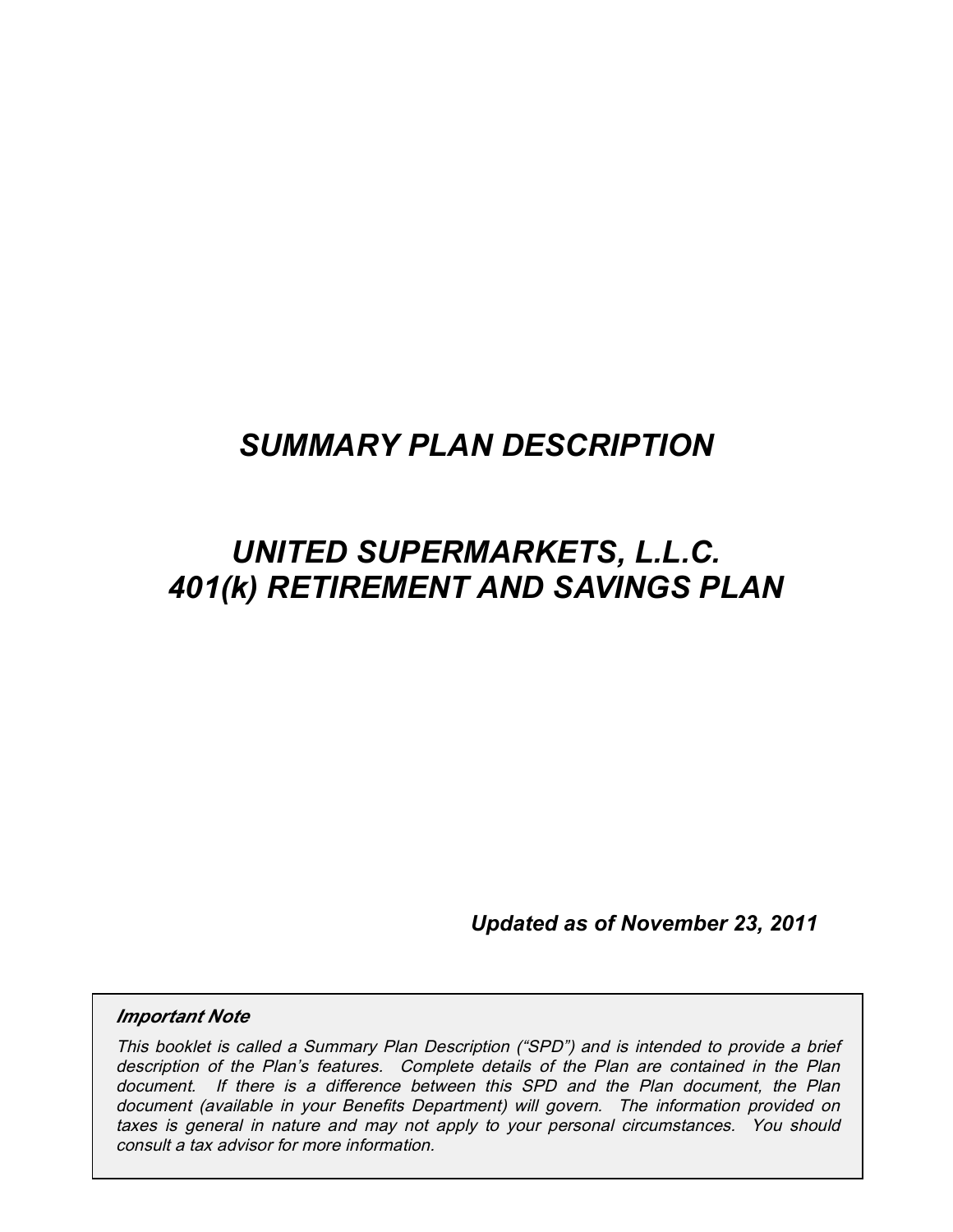## **Plan Highlights**

**The following information contains highlights of the United Supermarkets, L.L.C. 401(k) Retirement and Savings Plan (the "Plan").**

**Joining the Plan Please read the entire SPD for more details.**

If you are an eligible team member, you may begin participating in the Plan after you have been credited with one Year of Service with the Company and have attained age 21.

#### **Saving is easy**

Your contributions to the Plan are made through the convenience of automatic payroll deductions. You may contribute from 1% to 80% of your pay as pre-tax and/or Roth contributions.

When you become eligible to participate, unless you otherwise elect, you will automatically be enrolled in the Plan with a pre-tax contribution rate of 3% of pay.

Contributing to the Plan on a pre-tax basis allows you to reduce the amount of current income taxes you pay each year.

In certain circumstances, you may elect to have benefits earned under another eligible retirement plan transferred or rolled over to your account under this Plan. You may also roll over funds held in an Individual Retirement Account ("IRA").

#### **Company contributions**

The Company intends to match a percentage of your pre-tax and Roth contributions each payroll period. The Company may also make a discretionary contribution on your behalf at the end of each Plan Year.

#### **Managing your investments**

The Plan offers a range of investment options so you can put your money to work in a number of ways.

#### **Flexibility**

You may change the investment of your account balance at any time. You may also change the amount you are contributing to the Plan on a per payroll basis. Of course, you may also elect to stop contributing at any time.

#### **Vesting**

Your pre-tax, Roth, and any rollover contributions you may have made are always 100% vested. This means you have full ownership of these contributions. However, the extent to which you are vested in any Company matching and/or discretionary contributions made on your behalf will generally depend on your years of vesting service under the Plan.

#### **Accessing your account**

The Plan allows you to borrow against your vested account balance. In addition, the Plan allows in-service withdrawals under certain limited circumstances.

#### **Leaving the Company**

When you leave the Company, your vested account balance will be paid to you or you may elect to have your vested account transferred to an eligible IRA or to another eligible retirement plan. Under certain circumstances, you may also elect to defer distribution of your vested account.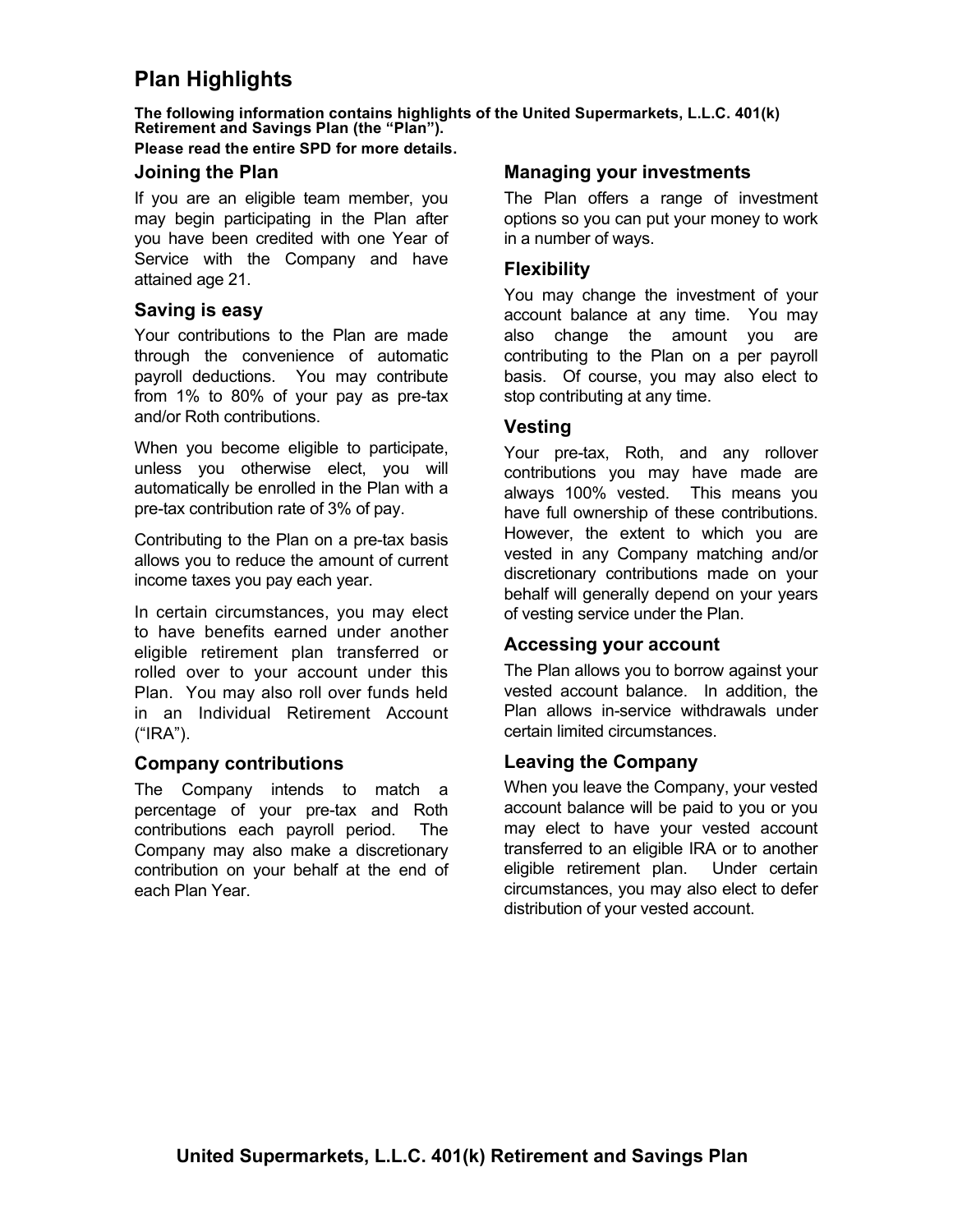# **Table of Contents**

| <b>INTRODUCTION</b>                                         | $\mathbf 1$                  |
|-------------------------------------------------------------|------------------------------|
| <b>CONTACTING NEW YORK LIFE (WEBSITE AND PHONE SERVICE)</b> | 1                            |
| <b>JOINING THE PLAN</b>                                     | $\overline{2}$               |
| <b>SAVINGS HIGHLIGHTS</b>                                   | $\overline{\mathbf{4}}$      |
| RETIREMENT SAVINGS POTENTIAL                                | 6                            |
| <b>MANAGING YOUR INVESTMENTS</b>                            | 9                            |
| <b>FLEXIBILITY</b>                                          | ERROR! BOOKMARK NOT DEFINED. |
| <b>ACCESSING YOUR ACCOUNT</b>                               | 12                           |
| <b>VESTING</b>                                              | 15                           |
| <b>LEAVING THE COMPANY</b>                                  | ERROR! BOOKMARK NOT DEFINED. |
| <b>DEATH BENEFIT</b>                                        | 18                           |
| <b>DISABILITY</b>                                           | 18                           |
| <b>EFFECT ON OTHER BENEFITS</b>                             | 18                           |
| <b>OTHER IMPORTANT FACTS</b>                                | 19                           |
| <b>STATEMENTS OF YOUR ACCOUNT</b>                           | 20                           |
| YOUR ERISA RIGHTS AND INFORMATION                           | 21                           |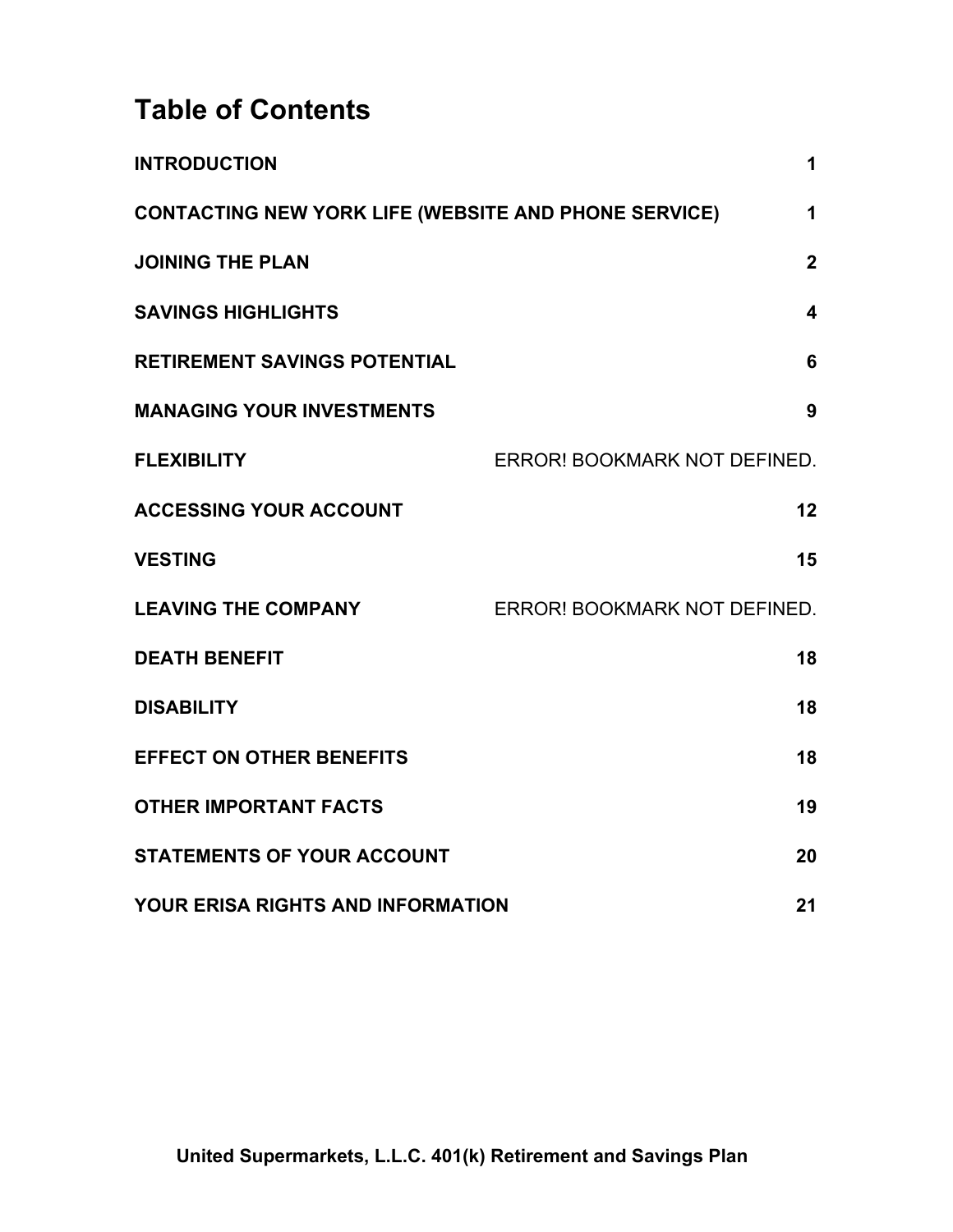## *Introduction*

Chances are, you're hoping for a long and fulfilling retirement. But a significant part of how rewarding your retirement experience will be depends on how well you have planned for it.

It's not easy to save for the future. Planning to save and actually doing it are two different things. Often the "doing" is the most difficult. Through the United Supermarkets, L.L.C. 401(k) Retirement and Savings Plan (the "Plan"), you are offered an easy way to work with United Supermarkets, L.L.C. (the "Company") to add to your long-term retirement savings.

You may make pre-tax and/or Roth contributions to the Plan. The Company intends to match a percentage of your contributions and also may make a discretionary contribution at the end of each year. Your Plan account has the potential to grow faster than saving outside the Plan because your pre-tax contributions, any Company contributions made on your behalf and any earnings in your account are not subject to current income taxes until they are paid to you from the Plan. Qualified distributions of Roth contributions and related earnings are also not subject to applicable federal and state income taxes.

Your personal financial security is one of life's most important objectives. The Company shares your concern and offers the Plan as one way to help you build a strong financial future.

## *Contacting New York Life (Website and Phone Service)*

To help with your retirement planning, many features of the Plan are available to you by contacting New York Life Retirement Plan Services ("New York Life") via the Internet (mylife.newyorklife.com) or over an automated telephone system (800.294.3575). Whenever you are instructed to contact New York Life, you may do so:

- 24 hours a day, seven days a week, via the Internet at mylife.newyorklife.com or an automated telephone system at 800.294.3575 or en Espanol a 888.440.0022.
- 7 AM to 9 PM Central Time ("ET") on any business day the New York Stock Exchange ("NYSE") is open ("NYSE business day") by calling 800.294.3575 to speak with a Participant Service Representative.

You may obtain information about your Plan account, request an account statement, select/change the beneficiary(ies) for your account, initiate and/or process a Plan loan, make changes to your contribution percentage and/or investment elections, or request an age 59½ withdrawal, rollover withdrawal or distribution from the Plan by contacting New York Life.

You will receive separate instructions to access Plan information by contacting New York Life. However, your Benefits Department can assist you if you have any questions about contacting New York Life. You may also get information about joining the Plan from your Benefits Department.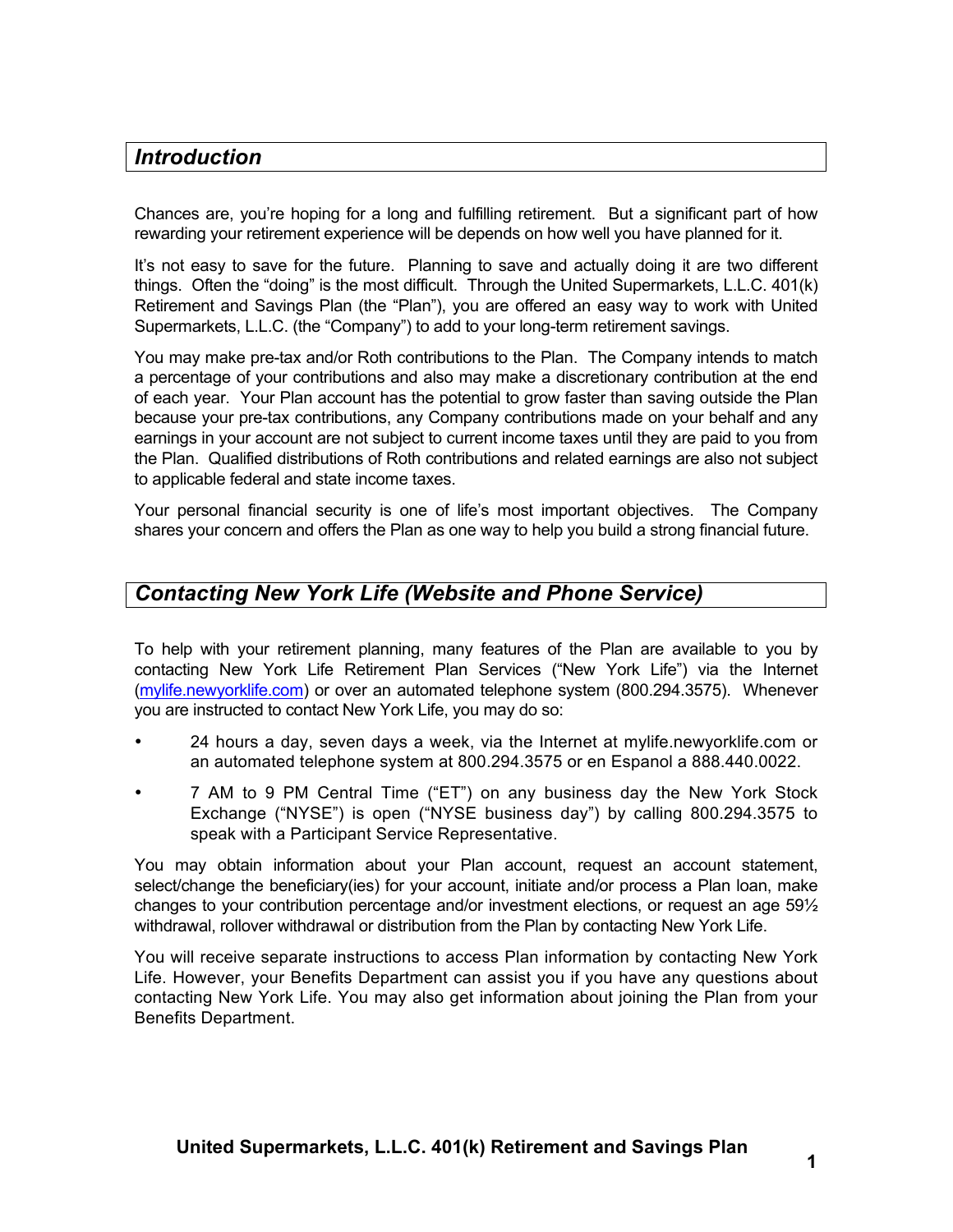### *Joining the Plan*

#### **Eligibility**

All team members, other than leased employees, non-resident aliens, team members covered by a collective bargaining agreement (unless the terms of the bargaining agreement otherwise provide), and individuals who for any period are classified by the Company as independent contractors (regardless of any subsequent reclassification by the Company, a government agency or a court), are eligible to participate in the Plan.

If you are an eligible team member, you may begin participating in the Plan on the first day of the month next following the date on which you have both attained age 21 and completed one year of service.

For this purpose, you will be credited with a year of service if you complete a 12-month period of employment with the Company during which you are credited with at least 1,000 "hours of service." The first 12-month period will begin on your date of hire. If you complete less than 1,000 hours in that 12-month period, you will be credited with a year of service as of the last day of any Plan Year (the 12-consecutive month period beginning January 1 and ending December 31) following your date of hire during which you complete at least 1,000 "hours of service."

An "hour of service" includes all hours actually worked, plus most paid non-working hours such as vacation, sick days, and the like. However, no more than 501 hours of service will be credited to you for any single continuous period during which you are not actually working.

You should contact your Benefits Department if you have any questions concerning your eligibility to participate in the Plan or the calculation of your hours of service.

*NOTE:* In certain situations, your previous employment with an acquired employer will count as service for the Company. You should contact your Benefits Department for additional information.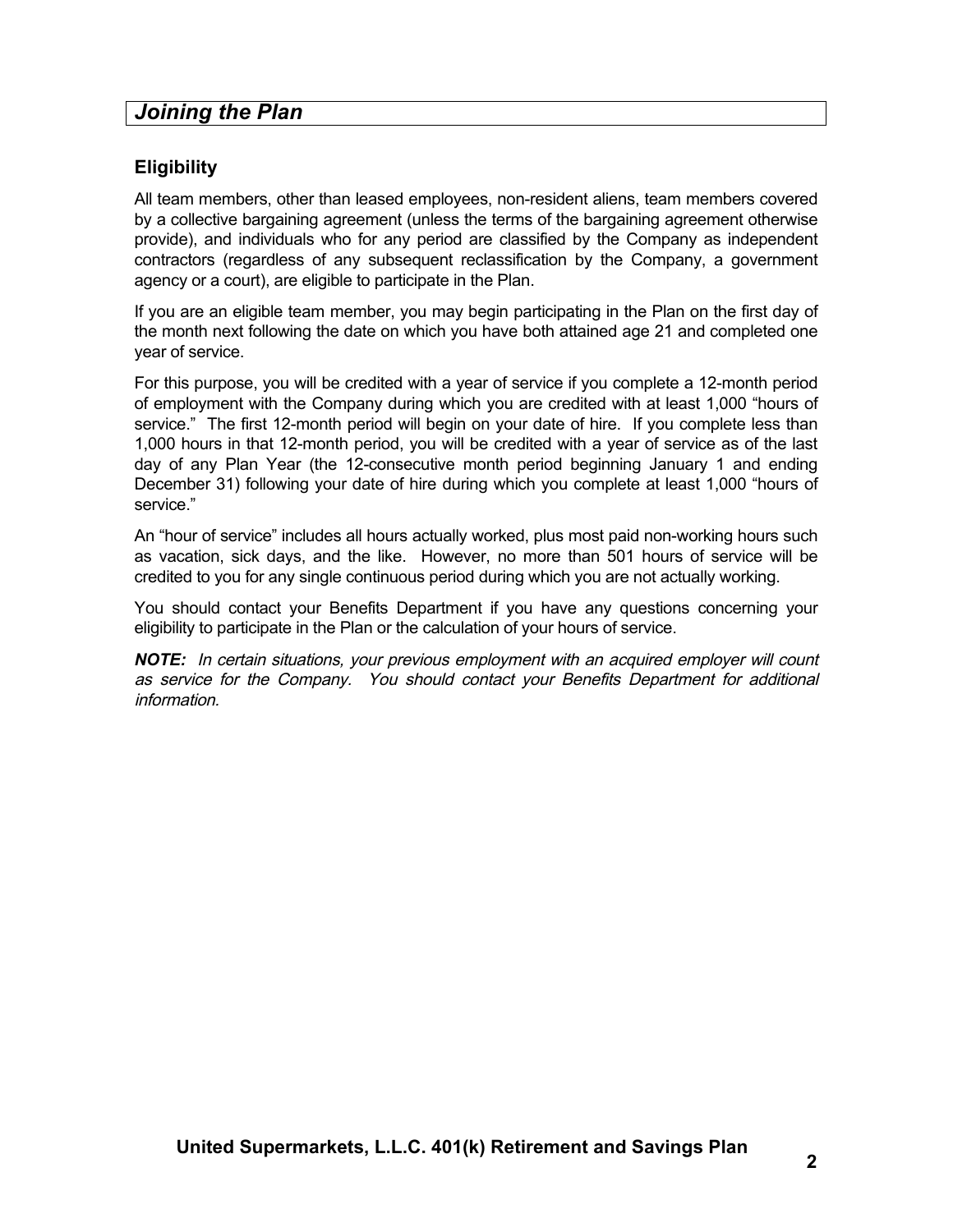#### **Automatic Enrollment**

When you become eligible to participate in the Plan, enrollment materials will be provided to you.

Thirty (30) days following your date of participation, you will automatically be enrolled in the Plan with a pre-tax contribution rate of 3%. A written confirmation of your automatic enrollment will be mailed to you. If you wish to contribute more or less than 3% of your pay, or if you do not wish to contribute at all, you must contact New York Life within thirty (30) days following your date of participation to make your election.

*NOTE:* If you were hired and became eligible to participate in the Plan by satisfying the age and service requirements before August 15, 2011, your automatic enrollment rate will continue to be 1% of your pay, unless you elect otherwise. If you later terminate employment and are rehired on or after August 15, 2011, your automatic enrollment rate will be 3% of your pay, provided you previously did not meet the age and service requirements prior to/upon termination, unless you elect otherwise.

Please contact New York Life to select your beneficiary under the Plan. If you do not contact New York Life to select a beneficiary, your beneficiary will be your surviving spouse, or, if none, your estate.

#### **Military Service**

If you leave employment for certain periods of military service and are reemployed, you will be eligible to receive service credit, make contributions and receive Company contributions for those periods of qualified military service in accordance with the rules under the Uniformed Services Employment and Reemployment Rights Act of 1994. In addition, any amounts paid to you by the Company as "differential wage payments" may be treated as "pay" under the Plan. You should contact your Benefits Department if you have any questions regarding this provision.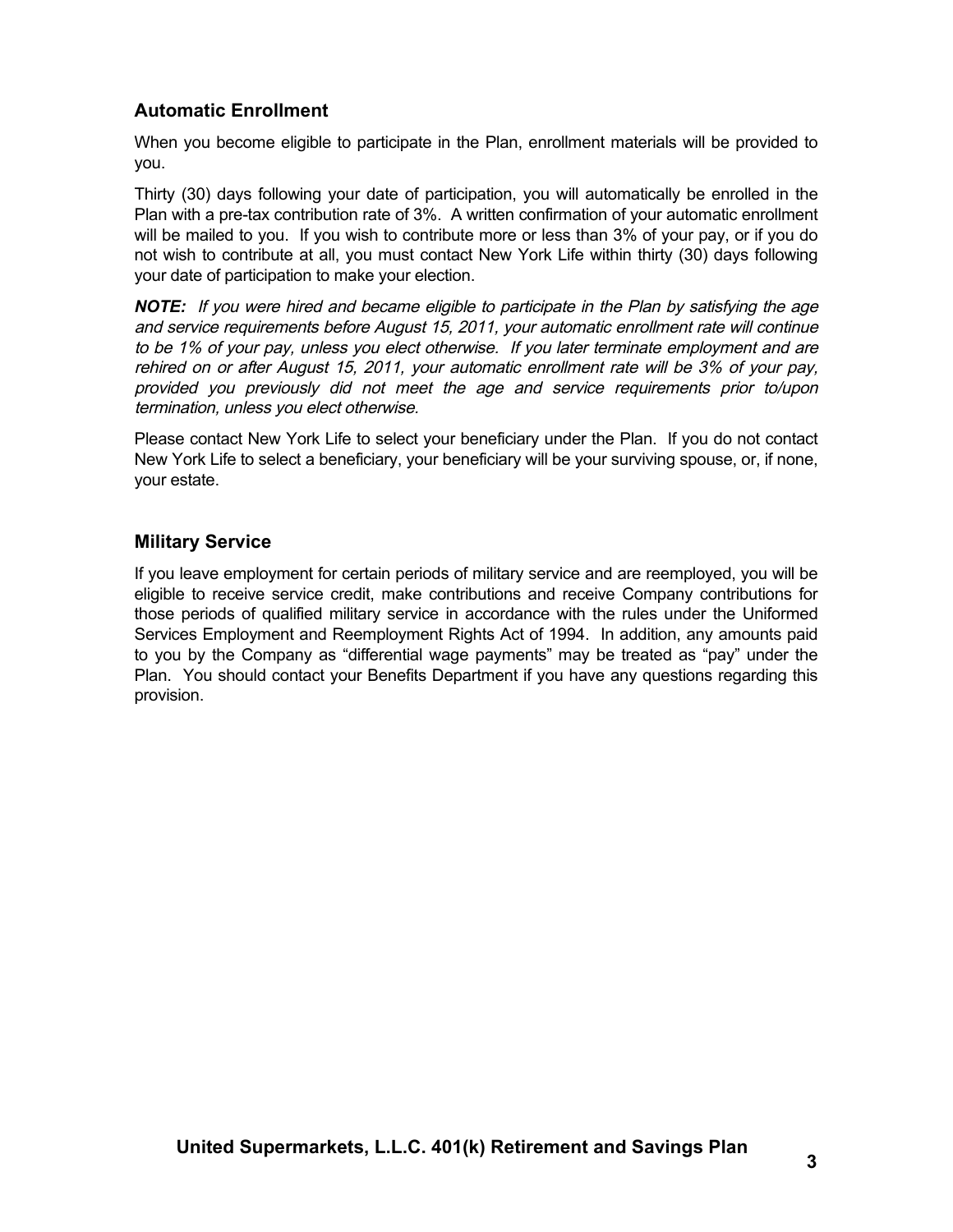#### **Your Pre-Tax and Roth Contributions**

You may contribute to the Plan from 1% to 80% of your "pay" as pre-tax and/or Roth contributions. You may also make a separate contribution election with respect to any bonus payments you may receive by completing a separate Bonus Deferral Form and returning it to your Benefits Department.

*NOTE:* As a general rule, your contribution rate(s) for pre-tax and/or Roth contributions must be specified as a whole percentage. If you previously made a contribution election expressed as a dollar amount, the dollar amount election will remain in effect until you wish to change your rate. Any new contribution election must be specified as a whole percentage. You may, however, continue to make your contribution elections with respect to bonus payments in the form of a specific dollar amount.

For Plan purposes, "pay" includes your compensation as reported in Box 1 of IRS Form W-2, as well as any amounts deferred under a salary reduction agreement through this Plan and/or a cafeteria (Code Section 125) plan maintained by the Company. Pay does not, however, include any compensation received before becoming a participant in the Plan. Effective January 1, 2012, pay also does not include nonqualified moving expense reimbursements, taxable fringe benefits, excess group term life insurance, taxable medical or disability benefits (except for any work-injury pay received), Code Section 83 property that became freely transferable or no longer subject to risk of forfeiture, income attributable to Code Section 83(b) election, nonqualified plan distributions, nonqualified stock options includible in income in the year granted, and nonqualified stock options where income is includible in the year of exercise. In addition, under the federal tax laws, for 2012, pay in excess of \$250,000 may not be taken into account for Plan purposes. This limit will be periodically adjusted by the Internal Revenue Service ("IRS").

*NOTE:* Pay received following your termination of employment, if any, may be taken into account for purposes of making contributions to the Plan. You should contact your Benefits Department with any questions regarding the treatment of pay following your termination of employment.

The federal tax laws also limit the amount you can contribute to the Plan as pre-tax and Roth contributions each year. The combined pre-tax and Roth contribution limit is \$17,000 for 2012. You should also be aware that the annual dollar limit is an aggregate limit that applies to all deferrals you may make under this Plan or other cash or deferred arrangements (including other 401(k) plans and 403(b) plans). Generally, if your total pre-tax and Roth contributions under all cash or deferred arrangements for a calendar year exceed the annual dollar limit, the excess must be included in your income for the year of the deferral and, if the excess is not returned to you by the following April  $15<sup>th</sup>$ , again when it is later distributed to you. For this reason, it is desirable to request the return of any excess deferrals.

If you have an excess deferral in any year, you must decide which plan or arrangement you would like to return the excess. If you decide that the excess should be distributed from this Plan, you must communicate this in writing to your Benefits Department no later than the March  $1<sup>st</sup>$  following the close of the calendar year in which such excess deferrals were made. However, if the entire dollar limit is exceeded in this Plan or any other plan maintained by the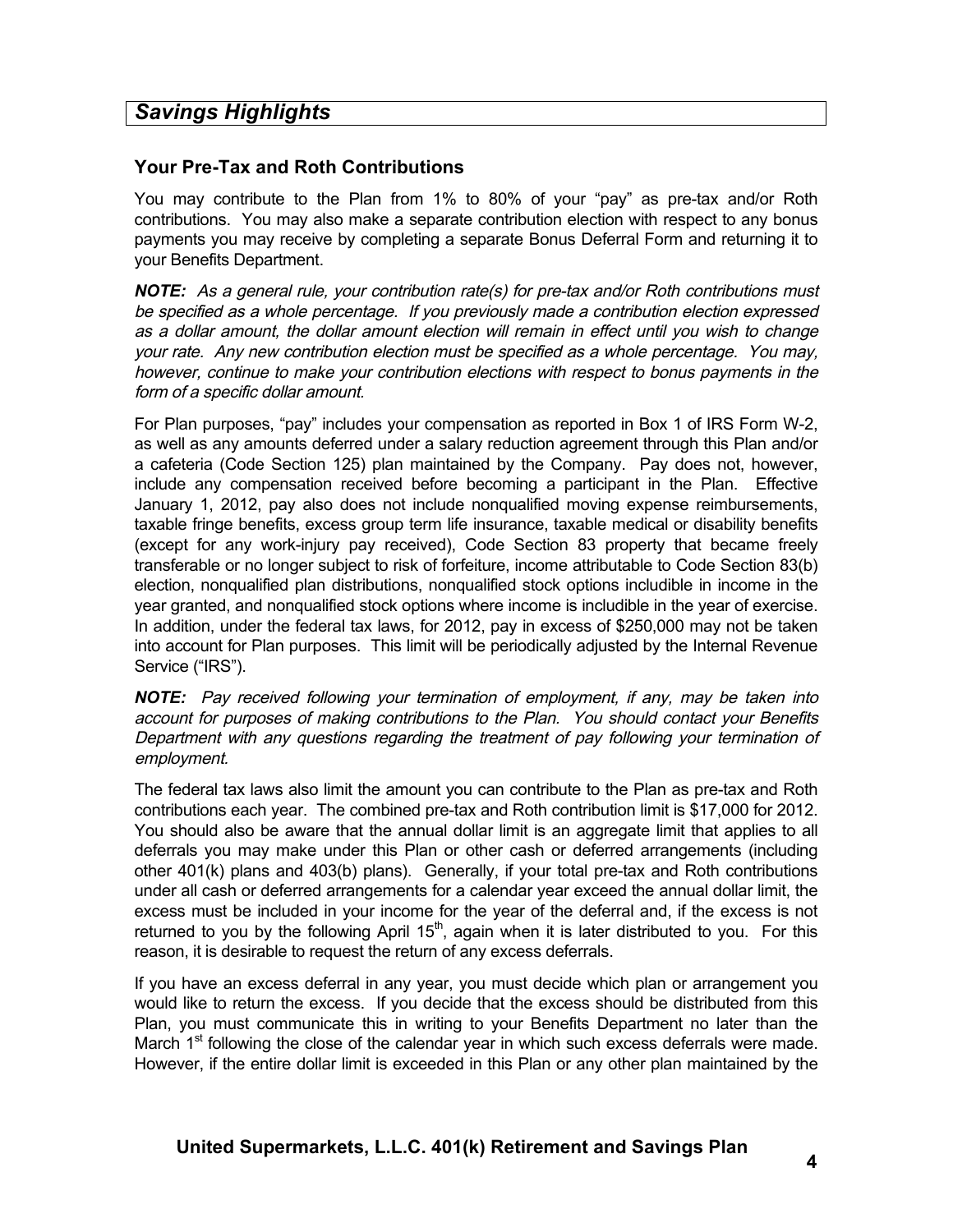Company, every effort will be made to return the excess deferral and any earnings to you by April 15th.

*NOTE*: Other requirements under the federal tax laws may limit the total amount that may be allocated to your account in any year, or the total pre-tax and Roth contributions which may be made by certain higher-paid team members. These limits could require you to reduce your contribution percentage or the total you have contributed for the year. You will be advised if you are subject to such limitations.

#### **Your Catch-Up Contributions**

If you are at least age 50, or will be age 50 by the end of the calendar year, you may be eligible to make a pre-tax and/or Roth "catch-up" contribution for the year. The combined maximum catch-up contribution is \$5,500 for 2012. You may elect to make a catch-up contribution by contacting New York Life. However, you should be aware that any intended catch-up contribution will be treated as a regular pre-tax and/or Roth contribution until your total pre-tax and/or Roth contributions for the year reach the maximum limit permitted under the Plan. You should also be aware that any intended catch-up contribution will not be subject to a Company match.

#### **Rollover Contributions**

In certain circumstances, you may elect to have benefits earned under a qualified plan, a 403(b) plan or a governmental 457 plan (excluding, however, any non-Roth after-tax contributions) transferred or rolled over to your account under this Plan. In general, you may also roll over funds held in an IRA.

If you are not a member of an excluded class of team members, you may elect to make a rollover even prior to satisfying the eligibility requirements for participating in the Plan. Any rollover contributions made to the Plan will, however, not be available for withdrawals and loans prior to the date you become eligible to participate in the Plan.

You should contact New York Life if you are interested in making a rollover contribution.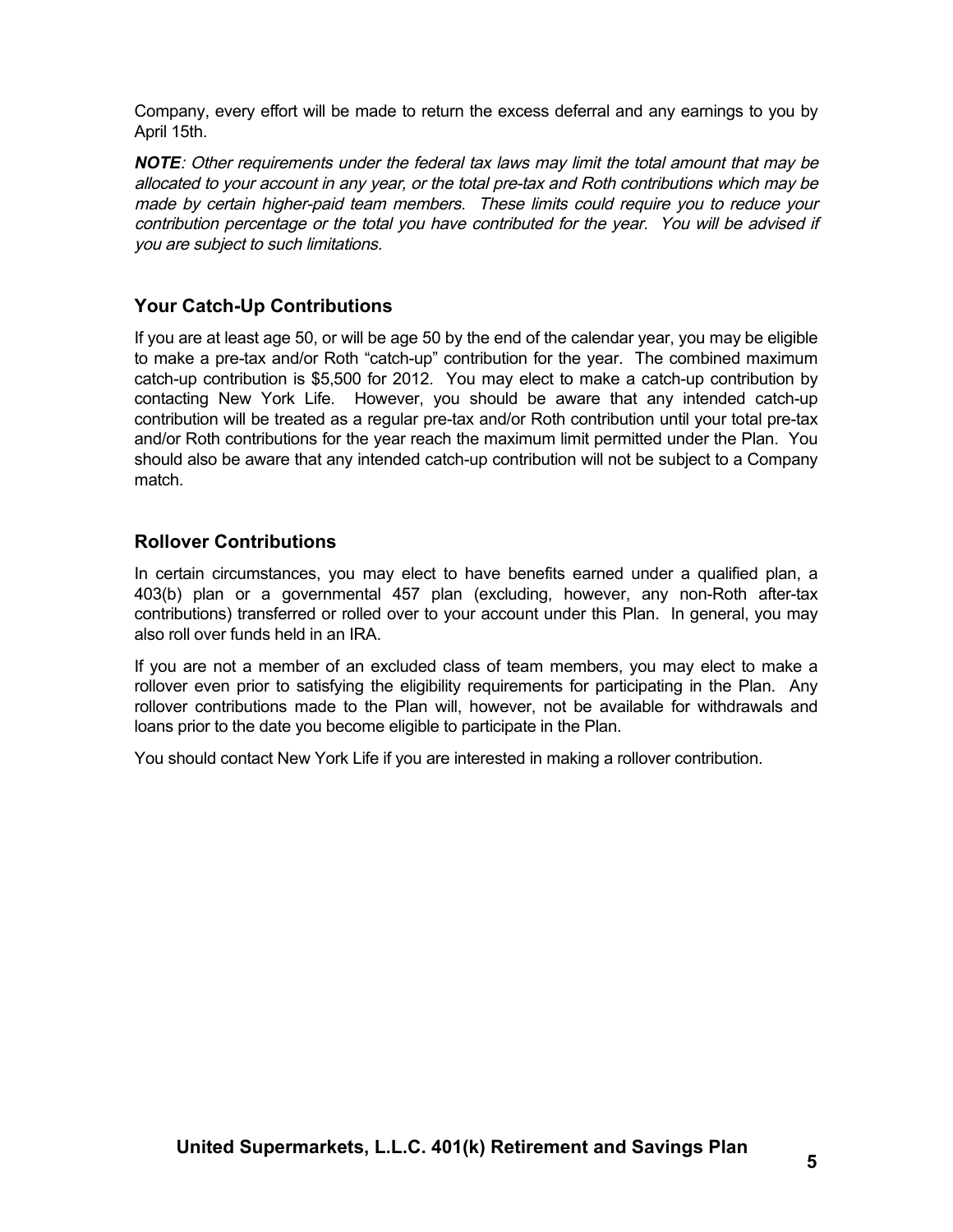## *Retirement Savings Potential*

Traditionally, many people save on an after-tax basis. This means that any money they are saving has already been taxed. Under the Plan, however, you may save on a pre-tax basis, which reduces your current income taxes. Social Security (FICA and Medicare) taxes continue to apply to your contributions to the Plan. The following example illustrates the difference in spendable income that may be obtained by making pre-tax contributions. Roth contributions may also be made to the Plan. As Roth contributions are made on an after-tax basis, the difference in spendable income will be the same as though you saved on a traditional, after-tax basis.

|                                | <b>TRADITIONAL</b><br><b>SAVINGS</b><br><b>METHOD</b> | <b>UNITED</b><br>SUPERMARKETS, L.L.C.<br>401(k) RETIREMENT AND<br><b>SAVINGS PLAN</b> |  |
|--------------------------------|-------------------------------------------------------|---------------------------------------------------------------------------------------|--|
| Example *                      | After-Tax / Roth                                      | <b>Pre-Tax</b>                                                                        |  |
| Annual pay                     | \$25,000                                              | \$25,000                                                                              |  |
| Pre-tax savings                | $-0$                                                  | -750                                                                                  |  |
| Adjusted gross pay             | $= 25,000$                                            | $= 24,250$                                                                            |  |
| Federal & State taxes          | $-5,000$                                              | -4,850                                                                                |  |
| Social Security taxes          | $-1,412.50$                                           | $-1,412.50$                                                                           |  |
| Net pay                        | $=18,587.50$                                          | $=17,987.50$                                                                          |  |
| After-tax savings              | $-750$                                                | -0                                                                                    |  |
| Spendable income               | $=17,837.50$                                          | $=17,987.50$                                                                          |  |
| Difference in spendable income |                                                       | \$150                                                                                 |  |

**\*** This example assumes that you earn \$25,000 a year, save 3% of your pay on a pre-tax basis, are in a 20% tax bracket, and have Social Security taxes withheld using an estimated rate of **.0565. Taxes will be assessed when you receive a distribution from the Plan.**

\*\* This example also assumes you take a "qualified Roth distribution," which will be excluded from gross income. In order for a distribution to be "qualified," the payment (1) must be made after the team member reaches age 59<sup>1</sup>/<sub>2</sub>, becomes disabled or dies; and (2) must be made after the end of the five (5)-taxable-year period beginning with the taxable year for which the team member first made a Roth 401(k) contribution to the Plan (or, if the Roth account includes amounts rolled over from another 401(k) plan, to the other plan, if earlier).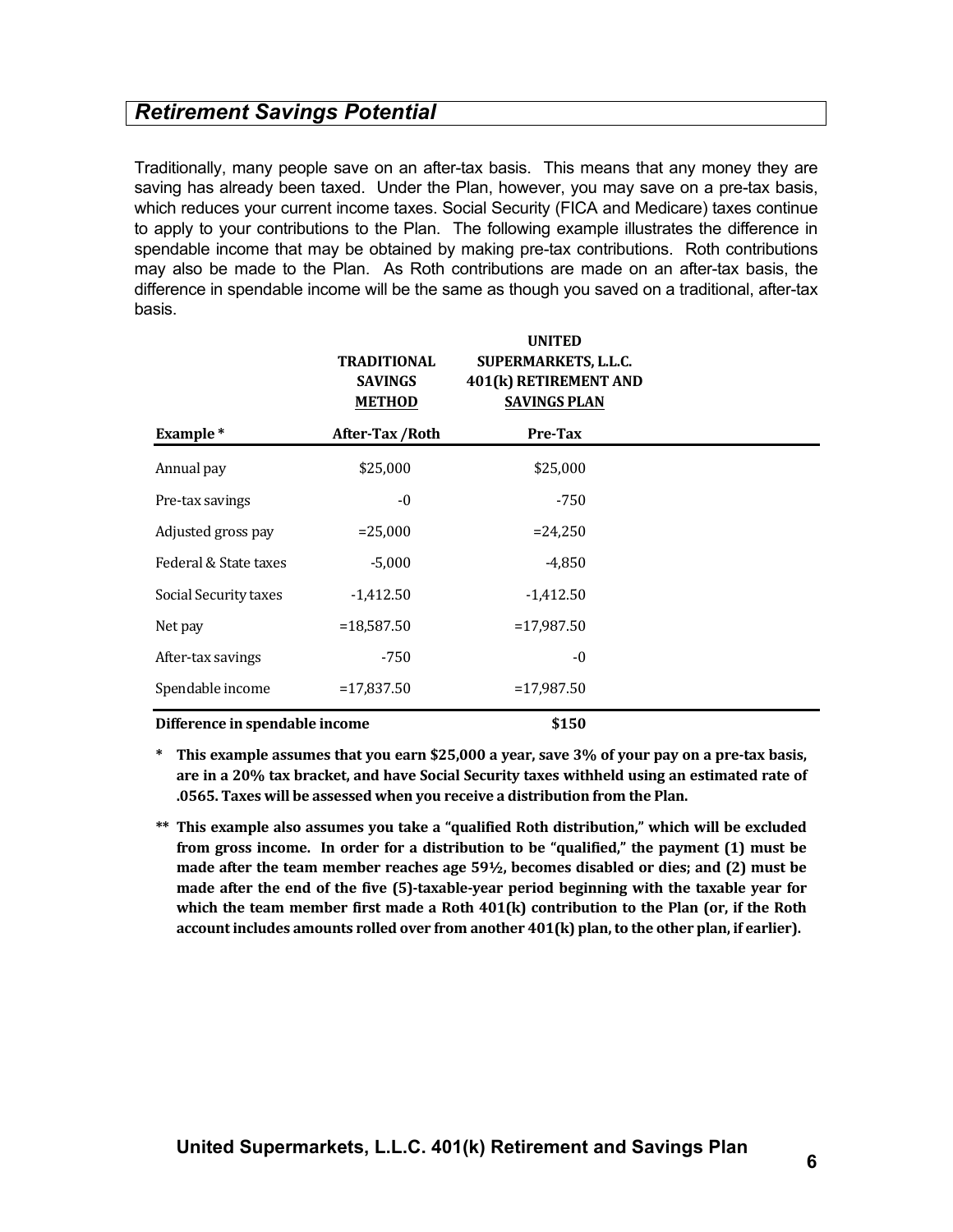#### **Company Matching Contributions**

Remember, when you make pre-tax and/or Roth contributions to the Plan, the Company contributes as well. The Company believes this Plan is important for your future retirement security. Therefore, the Company intends to match 40% of the first 6% of your pay you contribute to the Plan each payroll period. While it is the Company's intention to make matching contributions each payroll period, the Company's Board of Advisors reserves the right to increase, reduce or eliminate matching contributions for any Plan Year, or for any payroll period.

What does this Company match mean to you? Go back to the \$25,000 a year example. Your pre-tax contribution of \$750 equals 3% of your annual pay. With the Company matching contribution feature, an additional \$300 (40% of \$750) will be allocated to your account for the year.

You should be aware, however, that matching contributions on behalf of certain higher-paid team members are subject to limitations under the federal tax laws. These limitations could reduce the matching contribution you receive under the Plan. You will be informed if you are affected by these limits.

Matching contributions are excluded from your income for Social Security (FICA and Medicare) and income tax purposes. Matching contributions (adjusted for investment gains and losses) will be subject to income tax when distributed.

*NOTE:* The Company intends to make a matching contribution for each payroll period during which you make pre-tax and/or Roth contributions to the Plan. However, if you maximize your contributions at the beginning of the year, due to Plan limitations, or limitations prescribed by law, you may not be able to contribute during the entire year. As a result, you may fail to receive the full matching contribution for the year. You may also fail to receive the full available matching contribution if you alter the rate of your contributions during the year. In either event, you may be entitled to receive a supplemental matching contribution at the end of the year. This supplemental matching contribution is designed to ensure that you receive the full matching contribution for the year.

#### **Company Discretionary Contributions**

At the end of each Plan Year, the Company may also make a discretionary contribution to the Plan. If you meet the eligibility requirements described below, your share of any such contribution will be determined based on the ratio that your Allocation Points for the Plan Year bears to the total Allocation Points for all eligible participants for the Plan Year.

*NOTE:* Your "Allocation Points" are determined by first adding together 0.5% multiplied by your pay for the Plan Year plus 0.5% multiplied by the amount of your pay (if any) that exceeds \$6,600 for the Plan Year. This sum is then multiplied by an Allocation Factor, which is determined based on your age according to a chart set forth in the Plan document.

Once again, under the federal tax laws, for 2012, pay in excess of \$250,000 (as periodically adjusted by the IRS) may not be taken into account when allocating such contributions. In addition, if you became a participant in the Plan in the middle of a Plan Year, your share of any Company discretionary contributions for that year will be based only on the pay you receive after you become a Plan participant.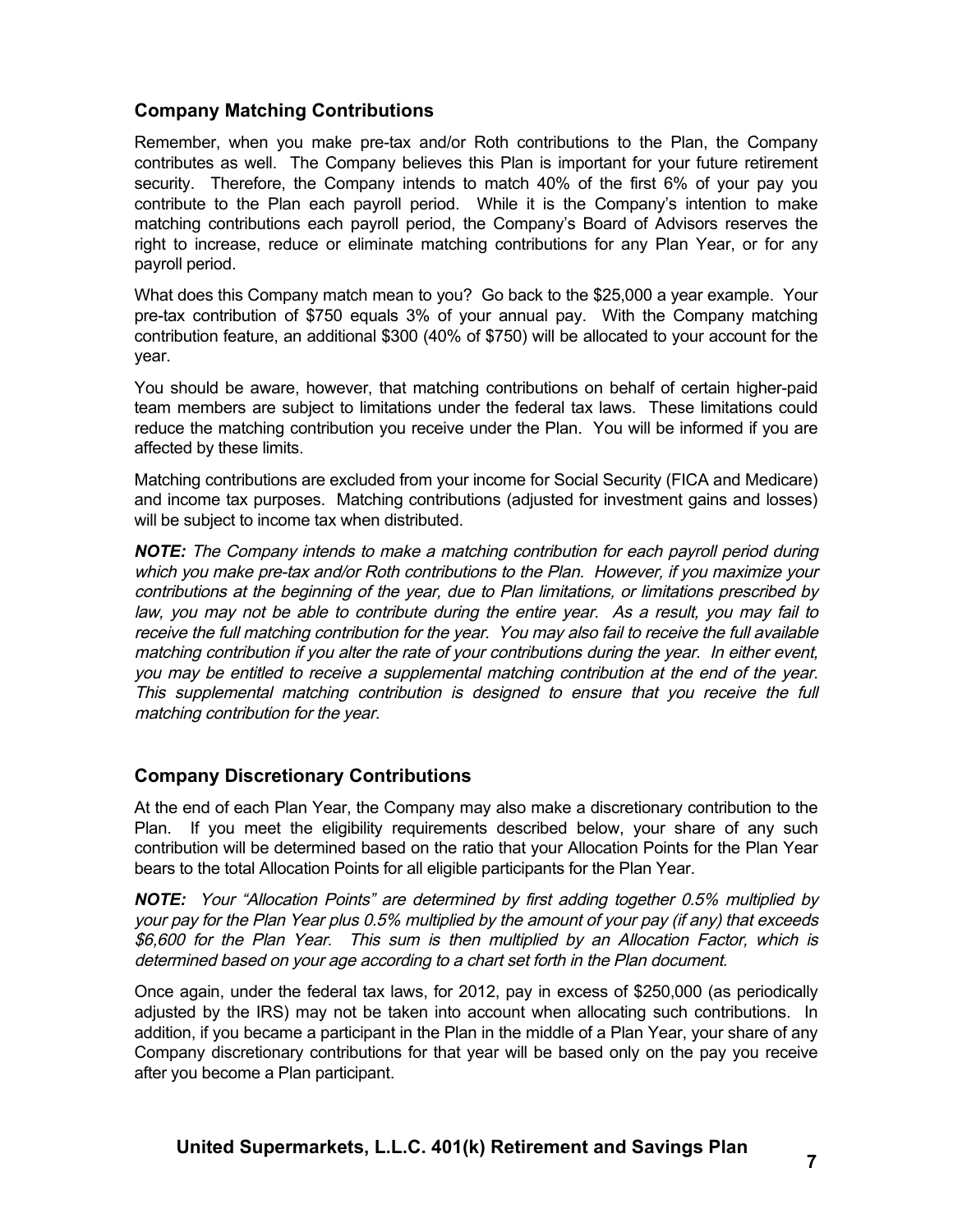You will normally be eligible to share in any discretionary contributions made for a Plan Year only if you complete at least 1,000 hours of service during the Plan Year and are employed by the Company on the last day of the Plan Year. These requirements will be waived if you terminate employment during the Plan Year because of your "permanent and total disability" (as defined later) or your death.

You do not have to make pre-tax contributions to share in any Company discretionary contributions made for any Plan Year. However, if you fail to make any pre-tax or Roth contributions for a Plan Year, you will not receive any matching contributions for that year.

While it is the Company's intention to make a discretionary contribution each Plan Year, the Company's Board of Advisors reserves the right to reduce or eliminate discretionary contributions for any Plan Year.

Discretionary contributions are excluded from your income for Social Security (FICA and Medicare) and income tax purposes. Discretionary contributions (adjusted for investment gains and losses) will be subject to income tax when distributed.

*NOTE:* The Company has entered into an agreement with a service provider for the Plan to receive certain fee credits from the provider. These credits will be used to pay administrative expenses of the Plan. However, to the extent that the fee credits for a year exceed the Plan's administrative expenses through March 31 (or prior business day) of the following year, the excess may be allocated to participants with account balances as of such date.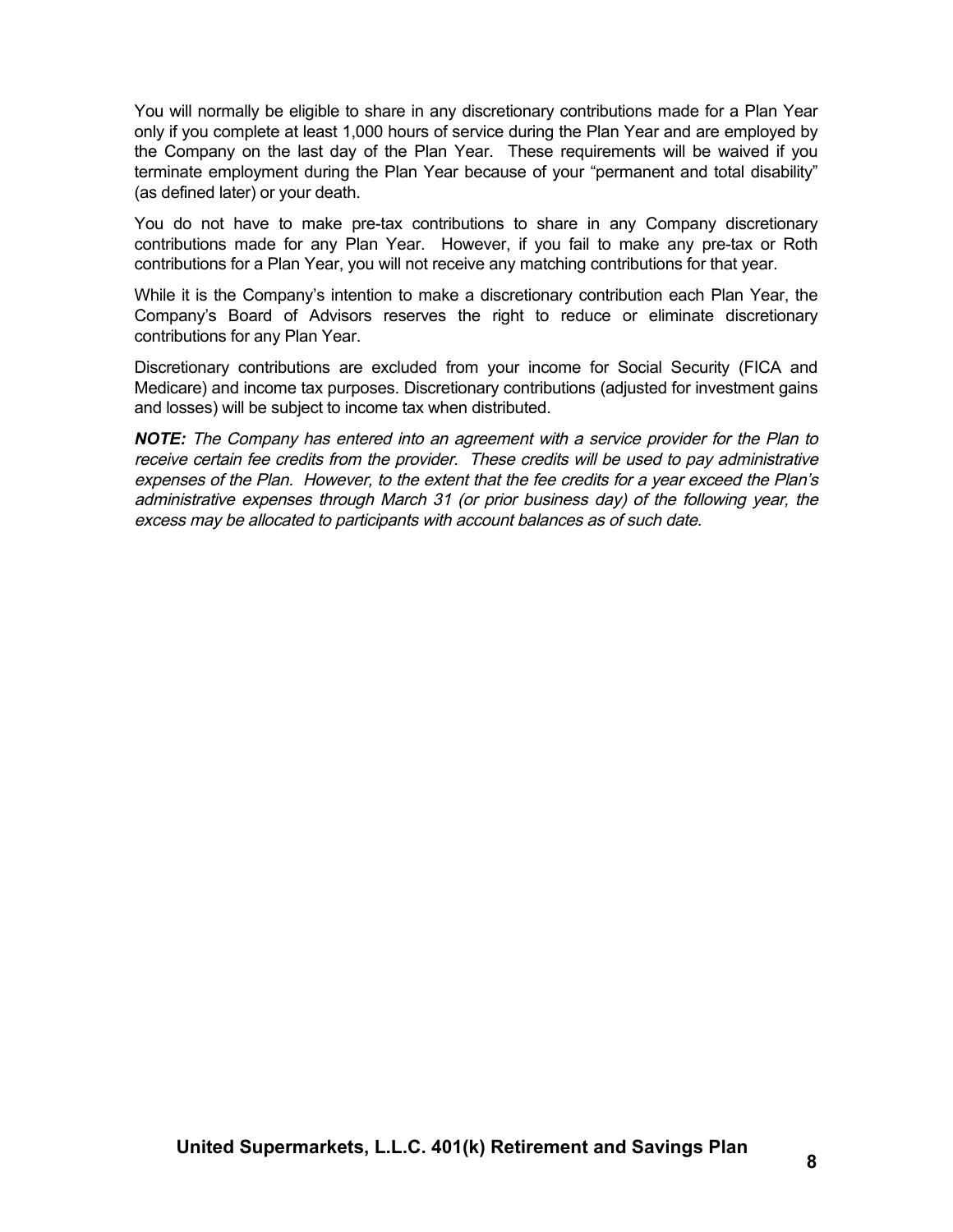## *Managing Your Investments*

You work hard for your money. One of the advantages of the Plan is that it lets your money work hard for you. The Plan provides you with a range of investment options. Your initial investment election(s) must be made among the available individual investment options in 1% increments. Any subsequent changes may be made in 1% increments or in any specified dollar amount by contacting New York Life. Different investment options may be offered from time to time and you will be informed in advance of any changes. If you do not specify how contributions to your account are to be invested, they will automatically be invested in the Plan's default fund.

Additional information concerning the available investment options is provided separately. You will receive the most recent prospectus for any mutual fund option you initially select. Additional copies are available by contacting New York Life. You should be aware that the terms of any such prospectus may limit your investment election(s) with respect to the underlying mutual fund option.

If you are automatically enrolled in the Plan, any contribution made on your behalf will be designated for investment in the Plan's default fund, as set forth in your enrollment materials. However, you may select any of the other available investment options, and you may subsequently elect to change your investment election(s), by contacting New York Life.

*NOTE:* The Plan is intended to constitute a Plan described in Section 404(c) of the Employee Retirement Income Security Act of 1974 ("ERISA"). Section 404(c) of ERISA is a provision providing special rules for participant-directed plans, like ours, that permit participants to exercise control over the assets in their accounts. If a Plan complies with Section 404(c) of ERISA, the Plan's fiduciaries will not be liable for poor investment performance or losses resulting directly from participant-directed investment decisions. This means you are responsible for your investment decisions under the Plan.

You have the right to receive the following information upon request:

- 1 A description of the annual operating expenses of each standard investment option and the aggregate amount of such expenses expressed as a percentage of average net assets.
- 2 Copies of any updated prospectuses, financial statements and reports and other information furnished to the Plan relating to each such investment option.
- 3 A semi-annual listing of assets comprising the portfolio of each standard investment option, the value of such assets (or the proportion of the investment option which it comprises) and, with respect to each asset which is a fixed rate investment contract issued by a bank, savings and loan association or insurance company, the name of the issuer of the contract, the term of the contract and the rate of return of the contract.
- 4 Information concerning the value of shares or units in each investment option, as well as the past and current investment performance of each investment option.
- 5 Information concerning the value of shares or units in each investment option held in your account.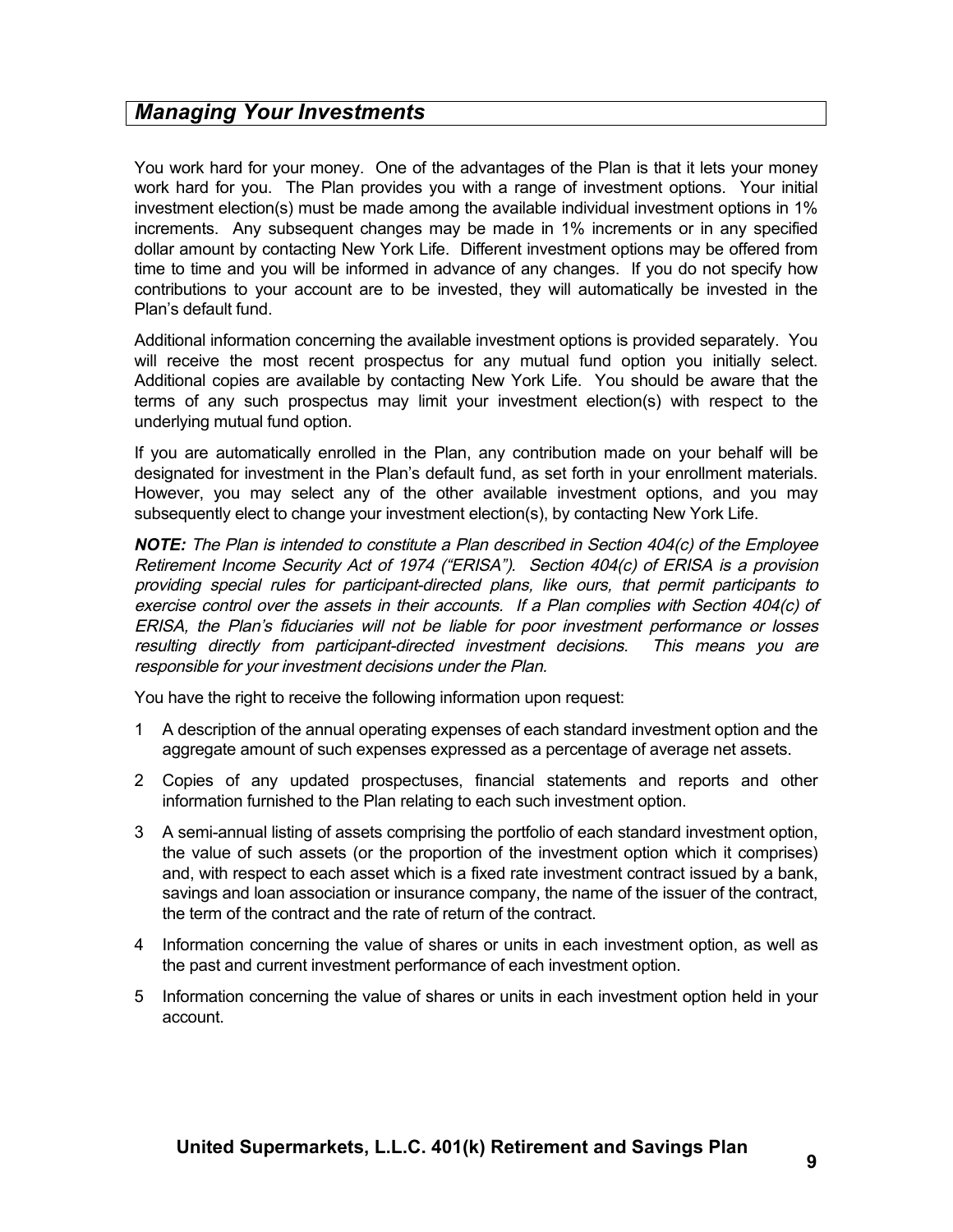The Plan Administrator is responsible for providing the above information. The contact information for the Plan Administrator is set forth in the "Other Important Facts" section of the booklet. However, the above information can also be obtained by contacting New York Life.

For more information about your investment options, including fees and expenses, please consult the prospectuses.

## *Flexibility*

#### **Changing Contributions and Investments**

Nearly everyone's personal financial situation is likely to change over the years. Because of this, the Plan offers you the flexibility to change the amount of your contributions or to stop your contributions entirely. In addition, the Plan permits you to change your investment elections.

#### **Contributions**

You may elect to change how much of your pay you contribute as pre-tax and/or Roth contributions (from 1% to 80%) by contacting New York Life. Your contribution change will be effective as soon as administratively possible following your election. Of course, you may also elect to stop contributing at any time. If you elect to stop contributing, your contributions will cease as soon as administratively possible following your election. If you do choose to stop contributing, you may begin making contributions again, effective as soon as administratively possible thereafter, by contacting New York Life.

*NOTE:* Pre-tax and/or Roth contribution elections (other than with respect to bonus payments) must be made in whole percentages. If you previously made a contribution election expressed as a dollar amount, any subsequent changes to that election must be expressed as a whole percentage of your pay. Please contact New York Life or your Benefits Department if you have any questions.

#### **Investments**

You may change your investment election for future contributions allocated to your account, and/or your investment election for your existing account balance, by contacting New York Life. Investment election changes made and confirmed before 4:00 PM ET on any New York Stock Exchange ("NYSE") business day will generally be effective as of the close of that day. A change confirmed on or after 4:00 PM ET, or on weekends or holidays, will generally be effective as of the close of the next NYSE business day. In the event the NYSE closes prior to 4:00 PM ET on any business day, a change made and confirmed before the time the NYSE closes will generally be effective as of the close of that day. A change made or confirmed on or after such closing time will generally be effective as of the close of the next NYSE business day. In the event an investment option does not have sufficient liquidity to meet same day redemption requests, your change will be effective as soon as administratively possible thereafter.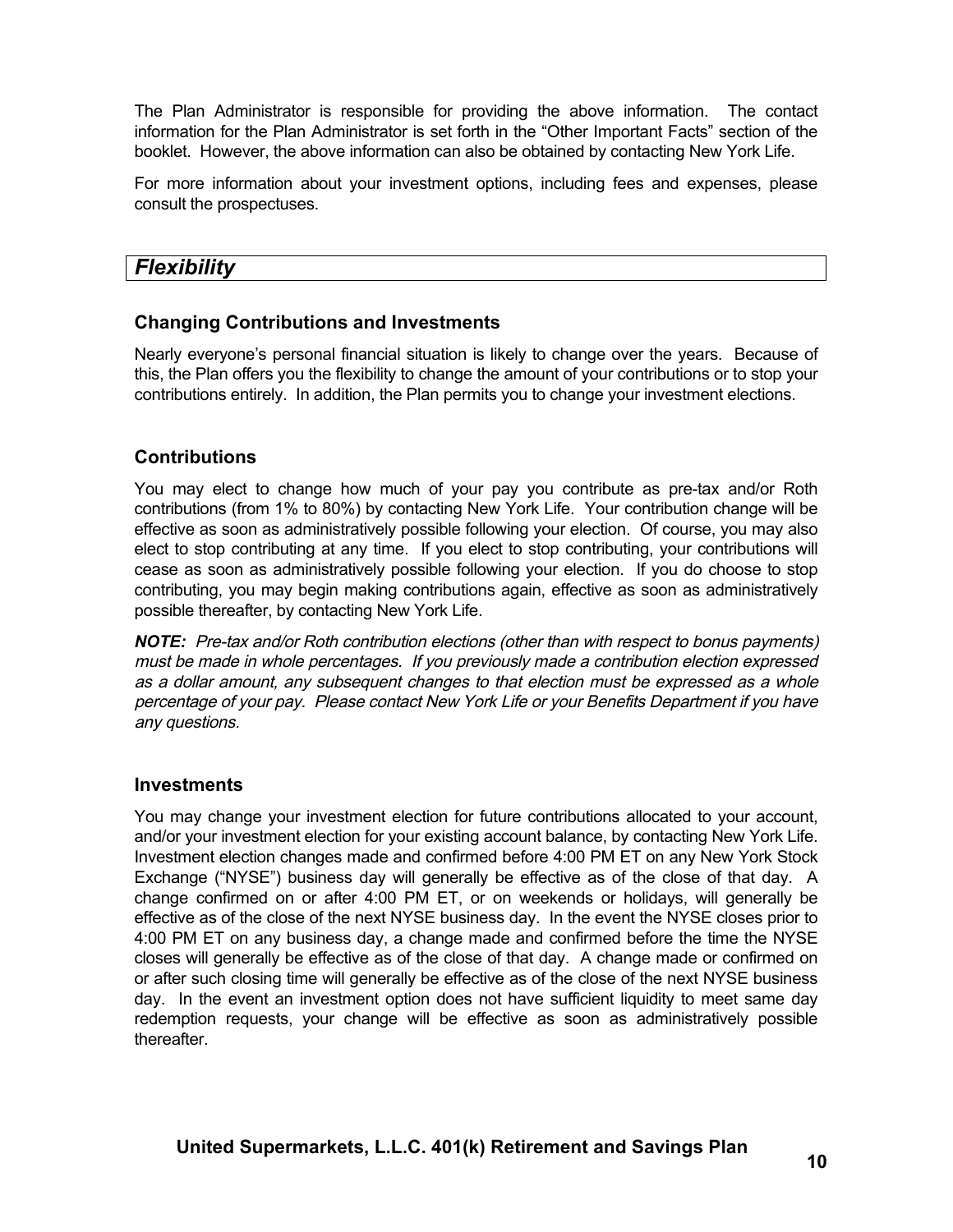*NOTE: There may be limitations on your ability to direct the investment of your account under the Plan. Policies established by mutual funds may impose redemption fees on certain transactions and also may impose restrictions or limitations on frequent or excessive trading. The Plan Administrator will enforce the funds' policies on redemption fees and trading restrictions or limitations as Plan rules. As a result, if your investment direction violates a fund's trading restriction or limitation, your action may result in redemption fees being assessed to your account or your investment directions may be declined. In some circumstances, your ability to make additional investments in a fund may be suspended or terminated. Please refer to the underlying prospectus(es) and other fund information for further details on the funds' policies on redemption fees and trading restrictions or limitations. You may also obtain related information by contacting New York Life.*

*NOTE ALSO:* Any transaction confirmed before the NYSE closes on any business day cannot be changed or canceled after the NYSE closes on that day. Any transaction confirmed after the NYSE closes, or on weekends or holidays, cannot be changed or canceled after the NYSE closes on the next business day.

Written confirmation will be mailed to you for each change of your contribution percentage and/or your investment election. If you change your investment election with respect to future contributions and your existing account balance among the individual investment options, you will receive separate confirmation(s). A confirmation statement will be mailed within two business days of your transaction. You should expect to receive the confirmation within five to seven business days, depending on the U.S. Postal Service. If you fail to receive a confirmation within seven business days, please contact New York Life by phone and speak with a Participant Service Representative.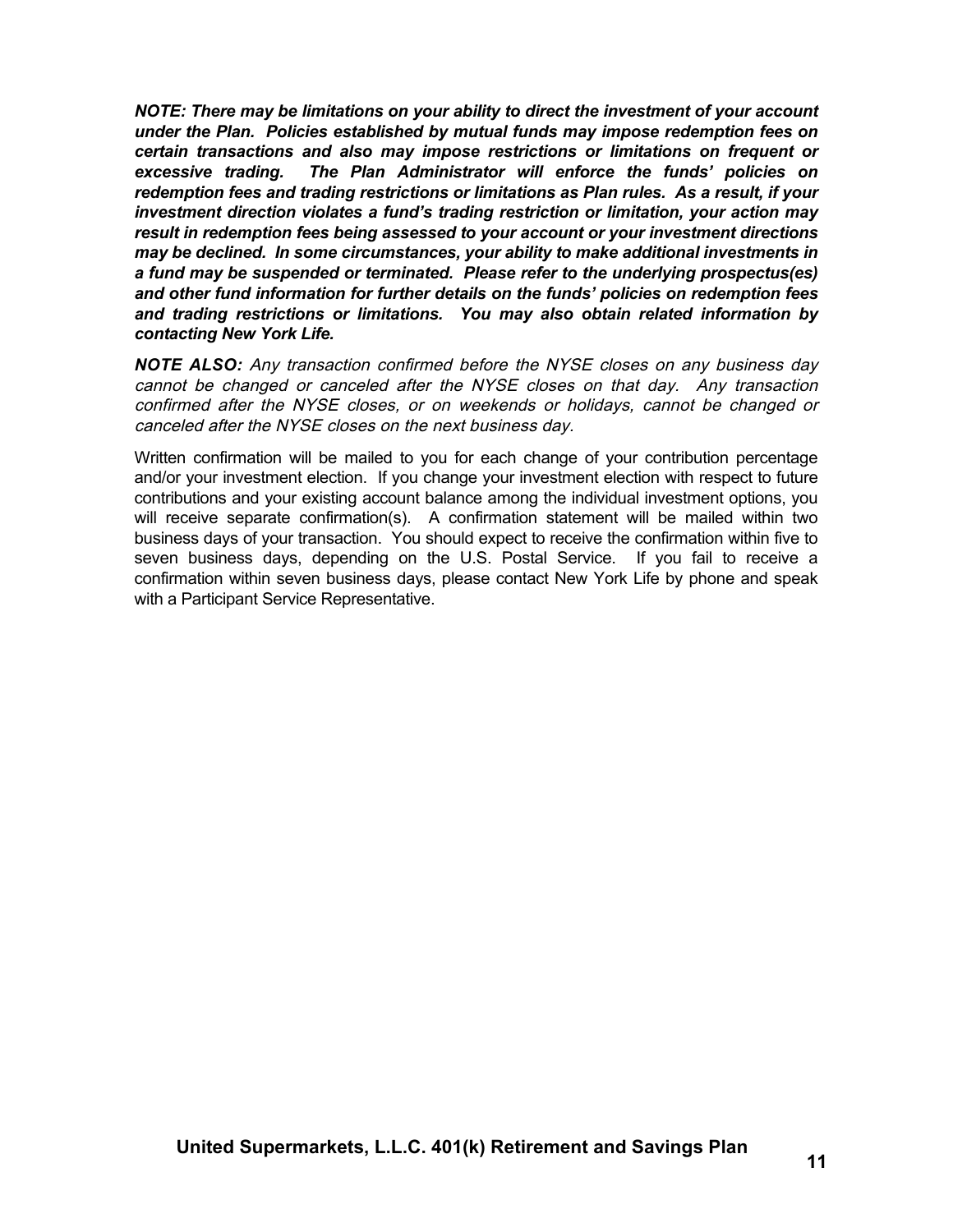## *Accessing Your Account*

One of the most commonly asked questions about the Plan is, "Can I get my money out of the Plan?" Since the primary purpose of the Plan is to encourage long-term retirement savings, distribution of your vested account normally cannot be made before your retirement or other termination of employment. However, while you remain employed by the Company, you may borrow from your vested account and withdraw money, if necessary, under certain circumstances. Please note that loans and in-service withdrawals under the Plan may be subject to limitations, in addition to those described below, established by the Plan Administrator in order to anticipate changes in the value of your account due to market fluctuations.

#### **Loans**

The Plan allows you to borrow against the value of your vested account balance (excluding and vested portion of your Company discretionary contributions). It's a way for you to borrow your own money. The interest you pay on your loan goes back into your own Plan account. You can model your repayment schedule and apply for a loan by contacting New York Life. Loan documentation and processing instructions will be mailed to you. A loan setup fee of \$100 will be deducted from your account each time you initiate a Plan loan.

You may only have one loan outstanding at any time and you may take no more than two loans during any "rolling" 12-month period. The interest rate is fixed and will be equal to the Prime Rate (as published in The Wall Street Journal on the day the loan is initiated), plus 1%. Please note that if you have a loan that was "deemed defaulted", you are not eligible to take another loan, as that prior loan is considered an outstanding loan.

The minimum amount you can borrow is \$1,000. The maximum loan amount available to you will be determined by your vested account balance. You may borrow up to the lesser of (i) 50% of your vested account balance or (ii) \$50,000. This \$50,000 maximum is reduced, however, by the amount of your highest outstanding loan balance for the previous 12-month period.

Loans must be repaid through payroll deductions over a period of not more than five years. Loans may be prepaid in full or in part at any time without penalty. Failure to repay a loan in accordance with its terms will constitute default. If you default on your Plan loan, under the federal tax laws, you will be considered to be in taxable receipt of your unpaid loan balance. As a result, you will have to pay income taxes on the amount of your unpaid loan and, if you are under age 59½, an additional 10% penalty tax. In addition, interest will generally continue to accrue (for purposes of determining your eligibility for any subsequent loan) until the loan is repaid or you separate from service. You should contact your Benefits Department for additional information regarding the treatment of loans in default.

If you are on an authorized leave of absence without pay or with a rate of pay that is less than your required loan repayment amount, your loan repayment may be suspended for a period equal to the lesser of one year or the duration of the leave of absence. In the event of certain military service, your loan may be suspended for a longer period.

If you stop working for the Company before your loan is repaid, your outstanding loan balance will become due and payable, subject to the grace period set forth in your loan agreement and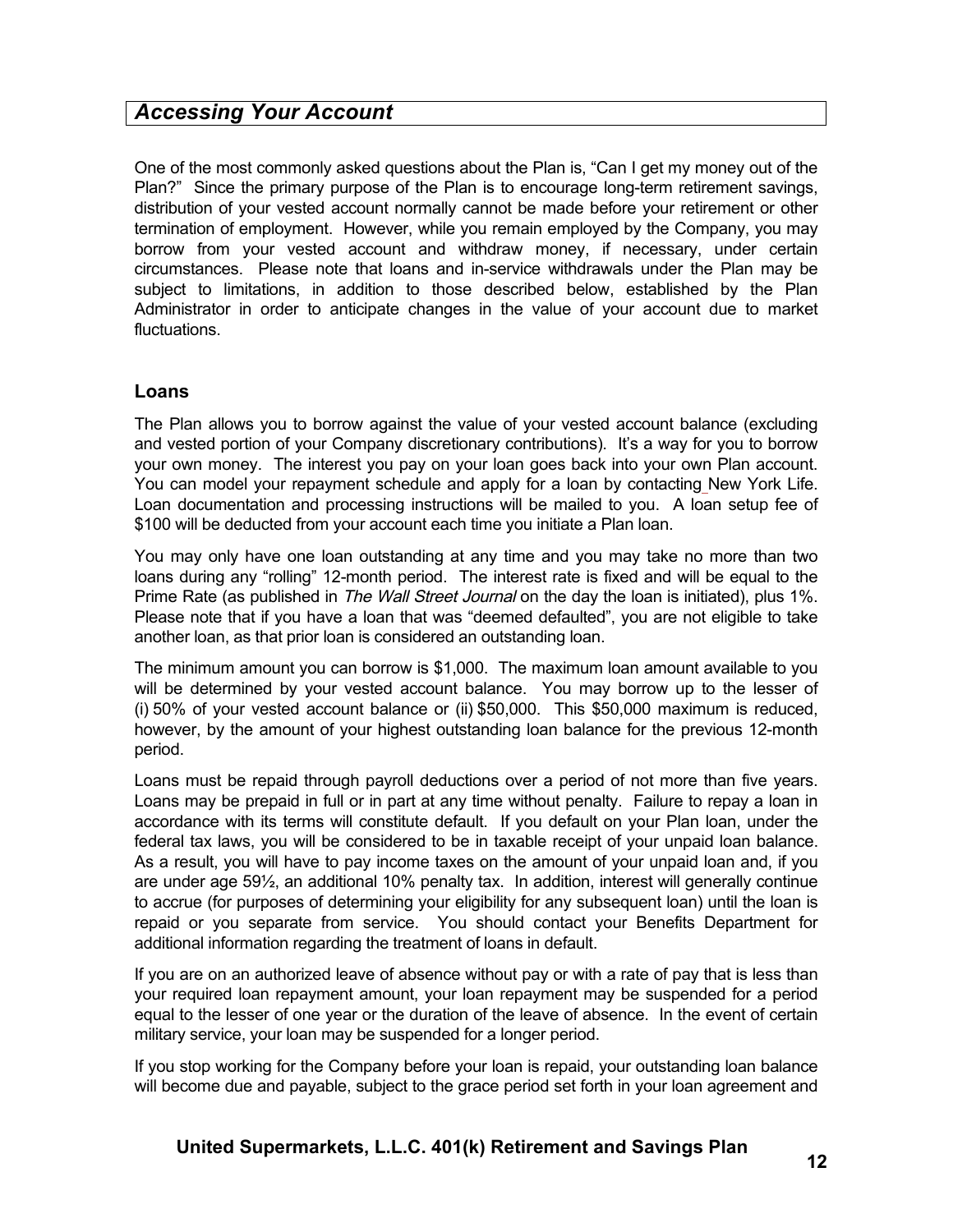promissory note. You will have the opportunity to repay your loan during the grace period, but if you fail to do so, your outstanding loan balance will automatically be deducted from your vested account balance and treated as taxable income to you. If you are under age 59½, an additional 10% penalty tax may also apply.

If you request a distribution from the Plan prior to the end of the grace period and prior to repaying your loan, your outstanding balance will be deducted from your account before it is distributed to you. Once again, that outstanding loan balance will be treated as a taxable distribution to you.

#### **Hardship Withdrawals**

Under the Plan, you are permitted to withdraw a portion of your vested account if you experience one of the following six financial hardships:

- purchase of your principal residence;
- payment of unreimbursed medical expenses incurred by you, your spouse, or dependents, or to permit you, your spouse, or your dependents to obtain medical care;
- payment of tuition and "related expenses" (as defined under federal law) for the next 12 months of post-secondary education (for example, college, graduate school and/or equivalent courses) for you, your spouse, your children or dependents;
- payment to prevent eviction from your principal residence or foreclosure on the mortgage of your principal residence;
- payment of funeral or burial expenses for your deceased parent, spouse, children, or dependents (as defined in Section 152 of the Code, without regard to Section 152 (d)(1)(B) of the Code); or
- payment to repair damage to your principal residence that would qualify for a casualty loss deduction under Section 165 of the Code (determined without regard to whether the loss exceeds ten percent (10%) of your adjusted gross income).

You may only withdraw the amount of your pre-tax and/or Roth contributions (not including any investment earnings received) and any rollover contributions (including any investment earnings) you may have made to the Plan needed to meet your hardship. However, you may elect to increase the amount withdrawn to cover any applicable tax withholding on the withdrawal. The minimum amount you can withdraw is \$500 (or, if less, the entire available amount). A hardship review fee of \$75 will be deducted from your account upon approval of each hardship request.

In reviewing your request for a hardship withdrawal, consideration will be given to the nature of your financial need, the documentation you provide and whether or not you have exhausted all other financial resources available to you, including a Plan loan or other withdrawal from the Plan. In other words, you will have to prove a financial hardship and that you (and your spouse and dependents) have no other monies immediately available to meet that hardship. Consequently, you may receive a hardship withdrawal from the Plan only after you have obtained any loan under the Plan for which you are eligible.

You may take no more than two hardship withdrawals during any "rolling" 12-month period. If you take a hardship withdrawal, you will be required to suspend making pre-tax contributions to

## **United Supermarkets, L.L.C. 401(k) Retirement and Savings Plan <sup>13</sup>**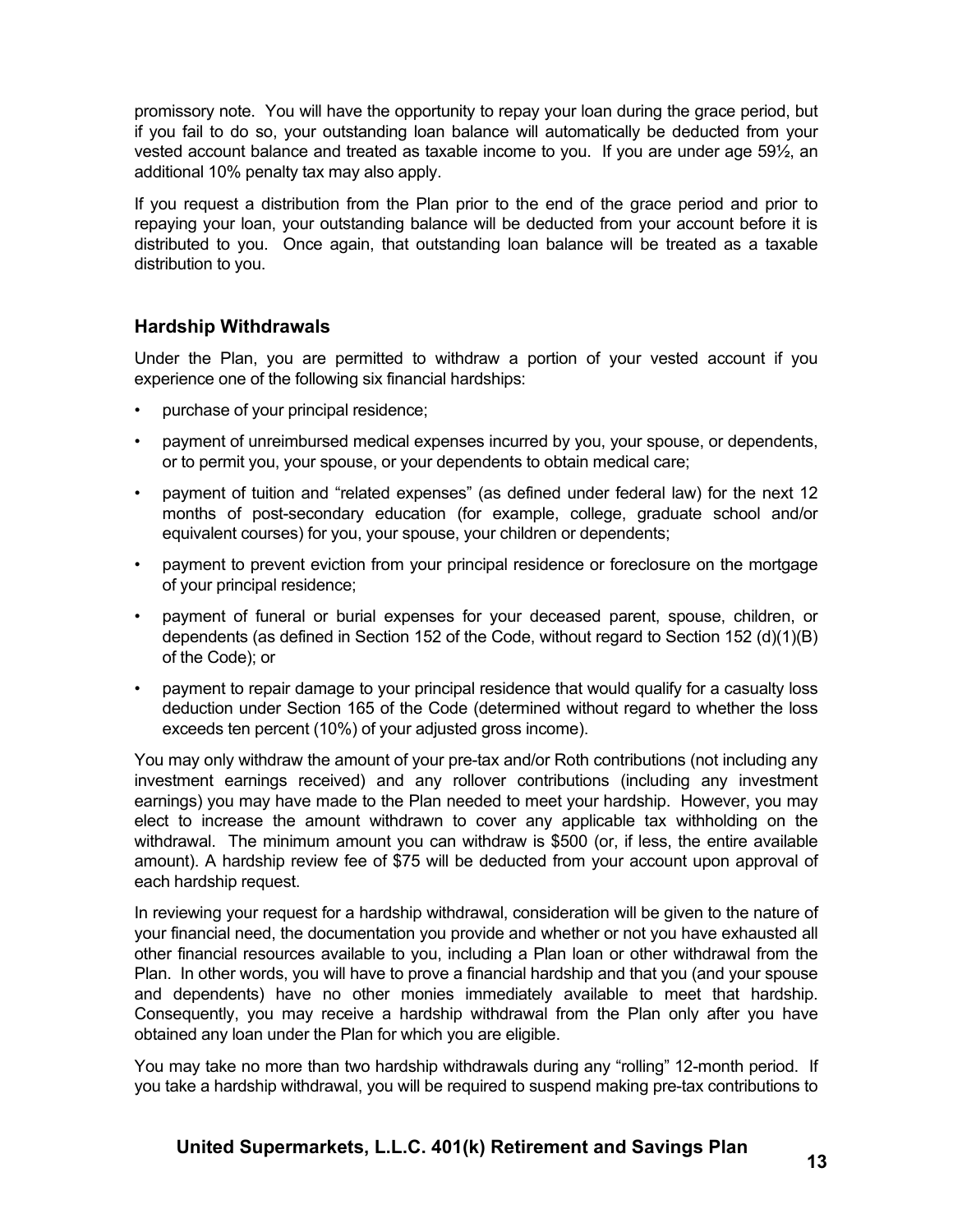the Plan for a period of 6 months from the date of the withdrawal (and will be reinstated at your prior contribution rate following the end of the suspension period). As a result, a request for a hardship withdrawal should be considered only as a last resort.

The amount you withdraw for financial hardship will be subject to optional federal income tax withholding. If you are under age 59½, an additional 10% penalty tax may apply. You may request a hardship withdrawal by contacting New York Life. You should, however, consult with your tax advisor before exercising this option.

#### **Age 59½ Withdrawals**

If you have attained age 59½, you may elect to withdraw all or any portion of your vested account balance, subject to rules and procedures as may be established by the Plan Administrator. The minimum amount you can withdraw is \$500, and you may take no more than two 59½ withdrawals during any "rolling" 12-month period.

The money you withdraw may be subject to mandatory 20% federal income tax withholding and state tax withholding, if applicable. It will not, however, be subject to the 10% penalty tax. Qualified distributions of Roth contributions and related earnings are not subject to applicable federal and state income tax withholding. You may request an age 59½ withdrawal by contacting New York Life. You should, however, consult with your tax advisor before exercising this option.

#### **Withdrawals of Rollover Contributions**

You may withdraw all or any portion of your account attributable to any rollover contributions you may have made to the Plan, subject to rules and procedures as may be established by the Plan Administrator. The minimum amount you can withdraw is \$500, and you may take no more than two rollover withdrawals during any "rolling" 12-month period.

The money you withdraw may be subject to mandatory 20% federal income tax withholding and state tax withholding, if applicable. If you are under age 59½, an additional 10% penalty tax may also apply. You may request a rollover contribution withdrawal by contacting New York Life. You should, however, consult with your tax advisor before exercising this option.

#### **Qualified Reservist Distribution**

If you are a member of a reserve component, as defined under federal law, and are ordered or called to active duty for a period of more than 179 days (or for an indefinite period), you may elect to receive distribution of your pre-tax contributions. You should contact the Plan Administrator for more information concerning this provision.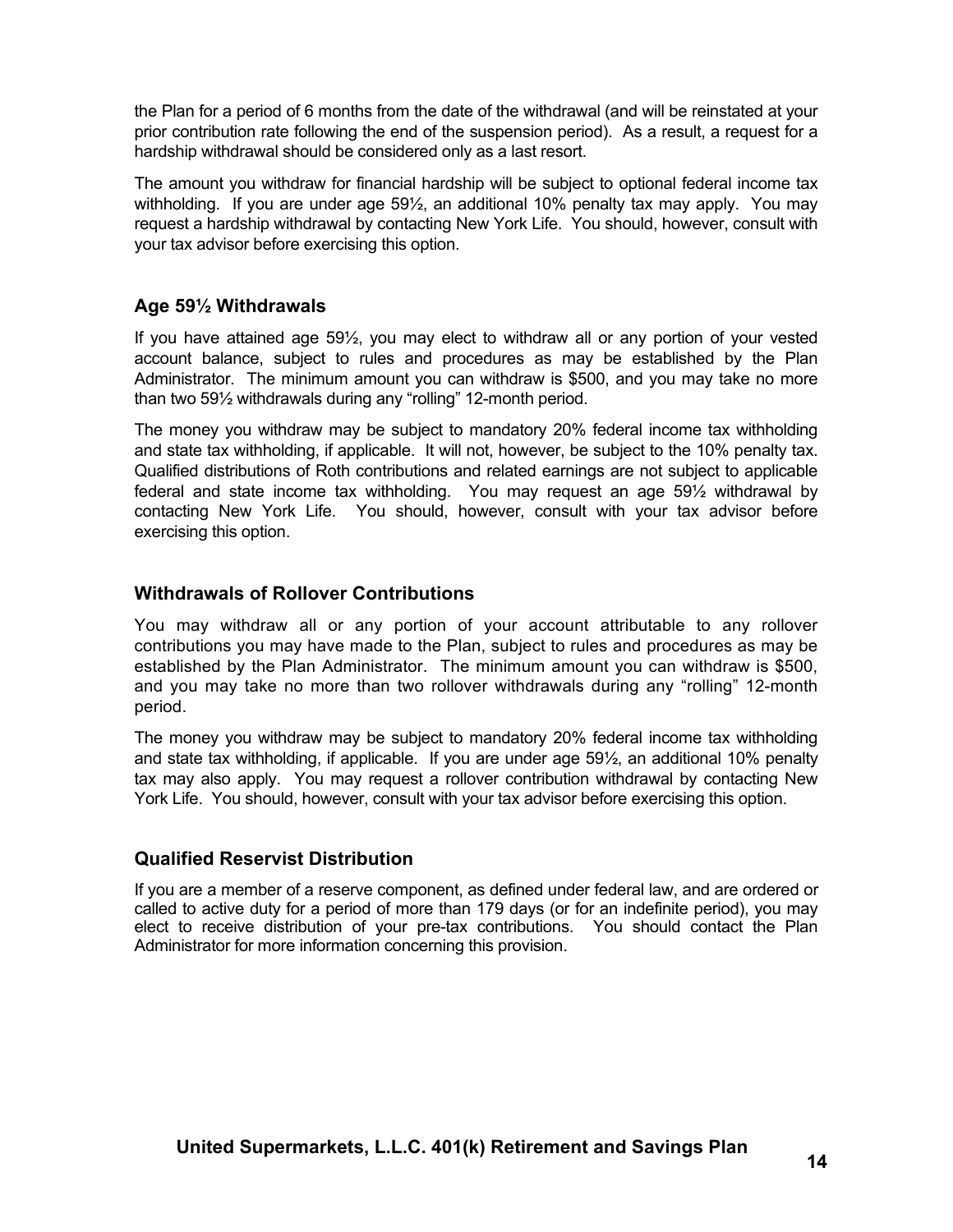Vesting means ownership. You are always 100% vested (in other words, you have complete ownership) in your pre-tax and Roth contributions, and any rollovers you may have made (adjusted for investment gains and losses). However, if you terminate employment, the extent to which you are vested in any Company matching and/or discretionary contributions allocated to your account (adjusted for investment gains and losses) will generally depend on your date of participation in the Plan and your years of vesting service based on the following schedules:

| <b>YEARS OF VESTING SERVICE</b><br><b>VESTED</b><br>$0\%$<br>Less than 1 year<br>1 year but less than 2<br>25%<br>2 years but less than 3<br>50%<br>3 years but less than 4<br>75%<br>100%<br>4 years or more | <b>PERCENT</b> |  |  |
|---------------------------------------------------------------------------------------------------------------------------------------------------------------------------------------------------------------|----------------|--|--|
|                                                                                                                                                                                                               |                |  |  |
|                                                                                                                                                                                                               |                |  |  |
|                                                                                                                                                                                                               |                |  |  |
|                                                                                                                                                                                                               |                |  |  |
|                                                                                                                                                                                                               |                |  |  |
|                                                                                                                                                                                                               |                |  |  |

#### **If you began participating in the Plan before August 15, 2011:**

#### **If you began participating in the Plan on or after August 15, 2011:**

| <b>PERCENT</b><br><b>VESTED</b> | <b>YEARS OF VESTING SERVICE</b> |
|---------------------------------|---------------------------------|
| $0\%$                           | Less than 3 years               |
| 100%                            | 3 years or more                 |

You will be credited with a year of vesting service for each Plan Year during which you complete at least 1,000 hours of service. You may also receive credit for years of vesting service while employed by a predecessor employer that was acquired by the Company. You should contact your Benefits Department if you have any questions concerning the calculation of your years of vesting service.

You should be aware that if you terminate employment before you are at least partially vested in any contributions allocated to your account, and you incur five consecutive "breaks in service" before returning to employment with the Company, your prior years of vesting service may be disregarded. As a result, you would be considered a new employee for purposes of determining your vested status under the Plan and thus you would have to start all over again as if you had never previously been employed by the Company.

For this purpose, you will be considered to have incurred a break in service for each Plan Year during which you fail to complete at least 501 hours of service. However, if you are on a nonpaid leave of absence approved by the Company, or if you are absent from work for maternity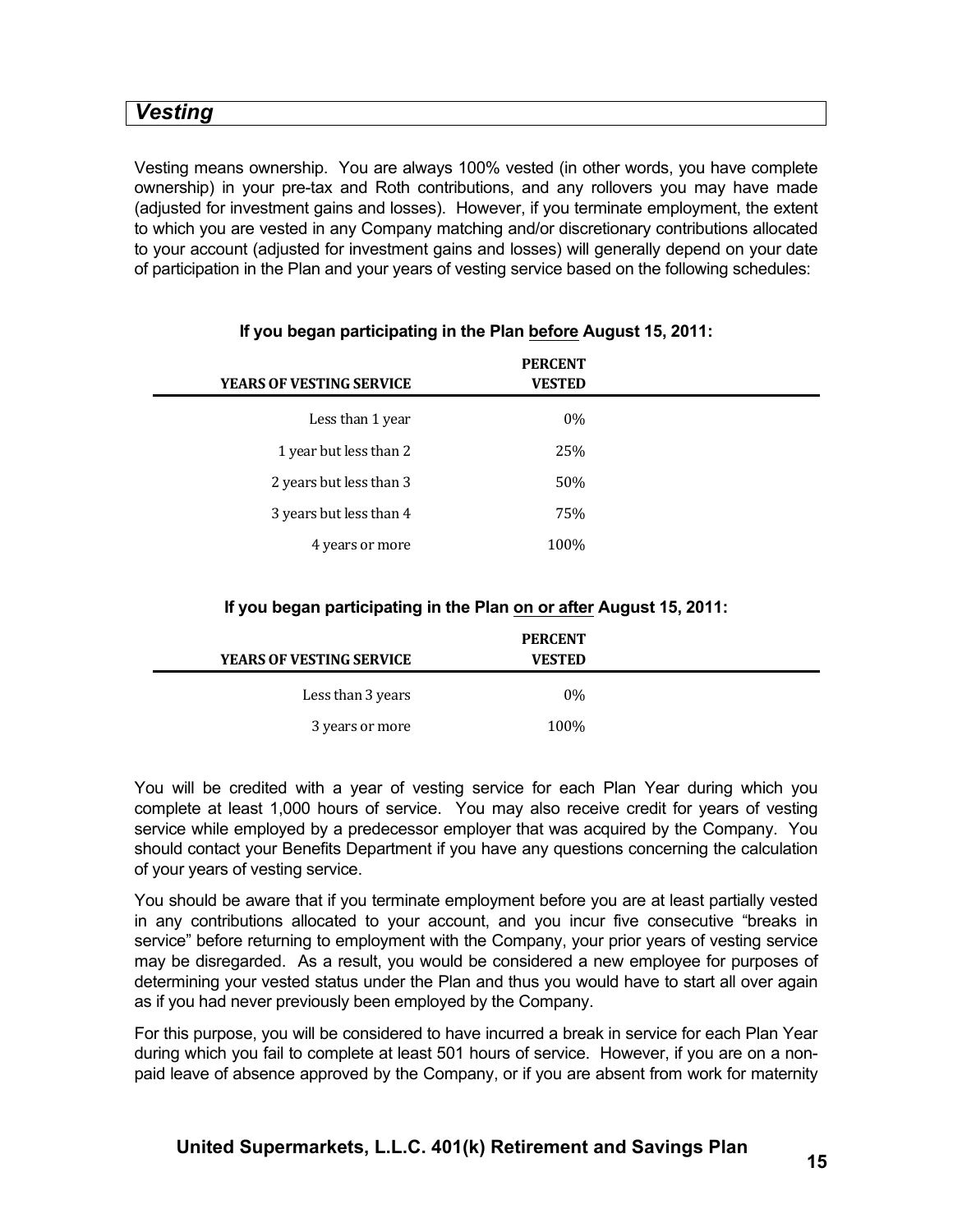or paternity reasons, your period of absence may not constitute a break in service. You should contact your Benefits Department for more details.

Finally, you should be aware that if you terminate employment with the Company on or after your normal retirement date (age 65), or as a result of your "permanent and total disability" (as defined later), or your death, you will be 100% vested in the value of any Company matching and/or discretionary contributions allocated to your account regardless of your years of vesting service under the Plan.

## *Leaving the Company*

#### **Forfeiture of Nonvested Amounts**

If you leave the Company before you are 100% vested in your Plan account, the nonvested portion of your account will be forfeited and used to reduce future Company contributions to the Plan for the remaining eligible participants, used to pay Plan administrative expenses, and/or reallocated to the remaining eligible participants in the same manner as the Company's discretionary contributions. However, if you return to work for the Company before incurring five consecutive breaks in service, the nonvested balance of your account may be restored in certain circumstances.

### **Distributions and Taxation**

Following your retirement or other termination of employment, distribution of your vested account balance will be made as soon as administratively possible following your request for distribution. However, if your vested account balance exceeds \$1,000 but is equal to or less than \$5,000, unless you make a timely election to roll over your vested account to an eligible IRA or another eligible retirement plan, or elect to have your vested account distributed to you, your vested account will be rolled over to an IRA selected by the Plan Administrator ("New York Life IRA"). If your vested account is \$1,000 or less, unless you elect otherwise, your entire vested account will be paid to you in a single-sum payment as soon as administratively possible following your retirement or other termination of employment.

The New York Life IRA is a personal retirement account that is offered by New York Life Investment Management, the same financial services company that administers the Plan. If your distribution is automatically rolled over to the New York Life IRA, you will continue to have the same access to your account information by contacting New York Life. You should be aware that if your vested account is automatically rolled over to the New York Life IRA, your account will be invested under this IRA in an investment product designed to preserve principal and provide a reasonable rate of return and liquidity. Any fees and expenses under the New York Life IRA will be charged to your account.

For further information concerning the Plan's automatic rollover provision, the New York Life IRA and/or the fees and expenses associated with the New York Life IRA, contact the Plan Administrator. The contact information for the Plan Administrator is set forth in the "Other Important Facts" Section of this booklet. However, the above information can also be obtained by contacting New York Life.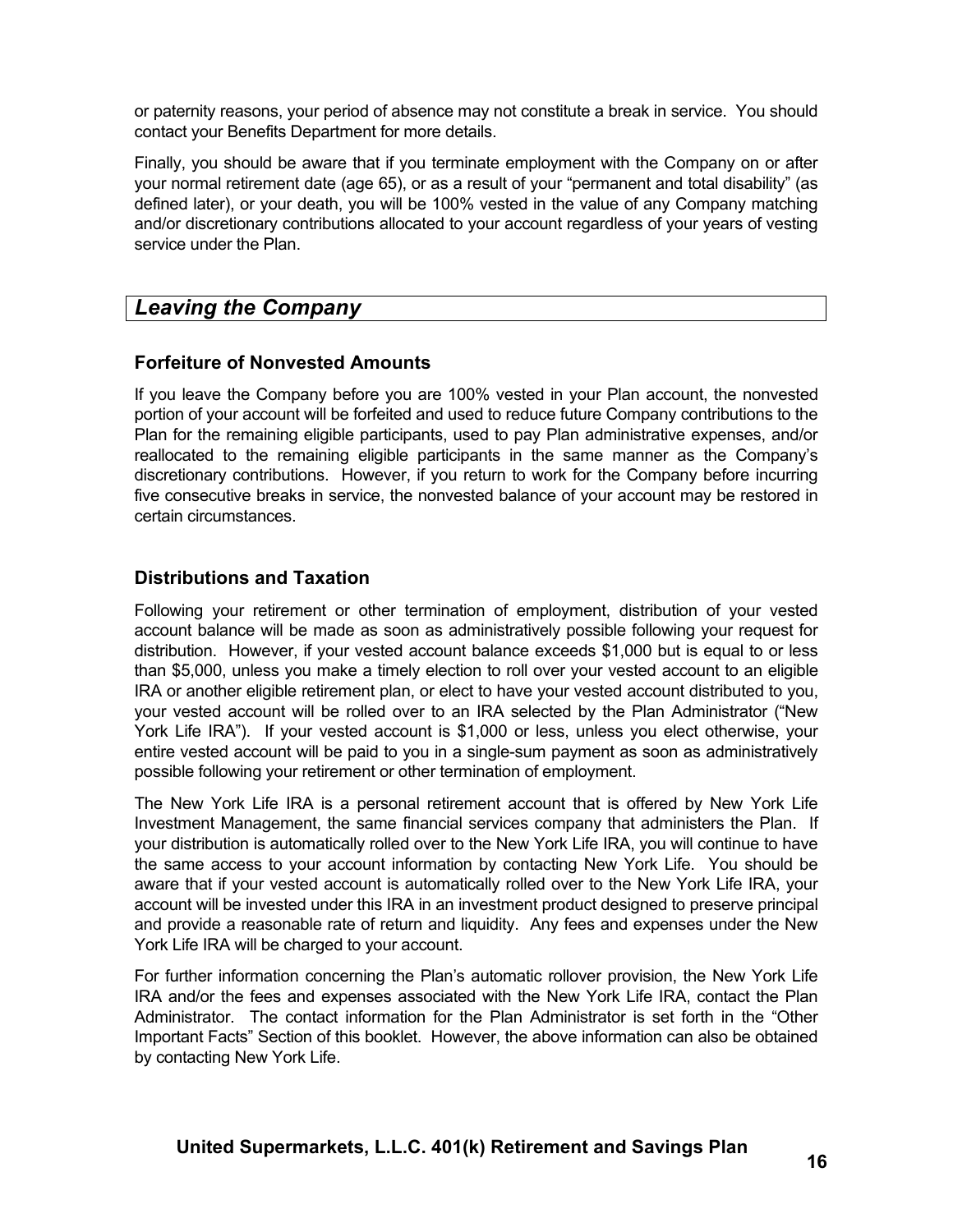*NOTE:* Under federal law, distribution of your vested account must be made or commence no later than the April 1 following the year you attain age  $70\frac{1}{2}$  or, if later, following the year you terminate employment. However, if you are a 5% owner of the Company, you will be required to begin receiving minimum distributions from your account by the April 1 following the year you attain age 70½ regardless of whether you have terminated employment at that time.

Distribution will normally be made in a single-sum cash payment. However, if your vested account balance exceeds \$5,000, you may elect to receive your distribution in annual or more frequent installments over a period as limited under the Plan.

Whenever you receive a distribution from the Plan, it will normally be subject to income taxes. To provide for the resulting taxes, unless you receive your distribution in the form of installments over a period of at least 10 years, your distribution may be subject to mandatory 20% federal income tax withholding and may also be subject to any applicable state income tax withholding. However, you may be able to defer income taxes on your distribution by electing to have your distribution paid directly to an eligible IRA or to another eligible retirement plan.

If you are younger than age 59½ when you receive your distribution, any amount you receive may be subject to a 10% federal excise tax (penalty tax) in addition to any applicable federal and state income taxes. However, the 10% penalty tax will not apply to distributions made to your beneficiary in the event of your death or if you transfer your distribution directly to an eligible IRA or to another eligible retirement plan. You may request a distribution following termination of employment by contacting New York Life.

*NOTE:* Qualified distributions of Roth contributions and related earnings are not subject to federal or state taxes. A "qualified distribution" is one that occurs after a five-year period of Roth participation and that either (1) is made on or after the date you attain age  $59\frac{1}{2}$ , (2) is made after your death, or (3) is attributable to your disability.

You will be provided with more information concerning your distribution options when you apply for benefits under the Plan. You should contact a tax advisor to determine which option is best for you.

*NOTE:* If you are performing service in the uniformed services described in Section  $3401(h)(2)(A)$  of the Internal Revenue Code, you may be treated as having terminated from employment and thus will be eligible to receive distribution of your vested account under the Plan. However, you should be aware of the fact that if you elect to receive distribution of your vested account, you may be suspended from making any contributions to the Plan for a period of 6 months. You should contact the Plan Administrator for more information concerning this provision.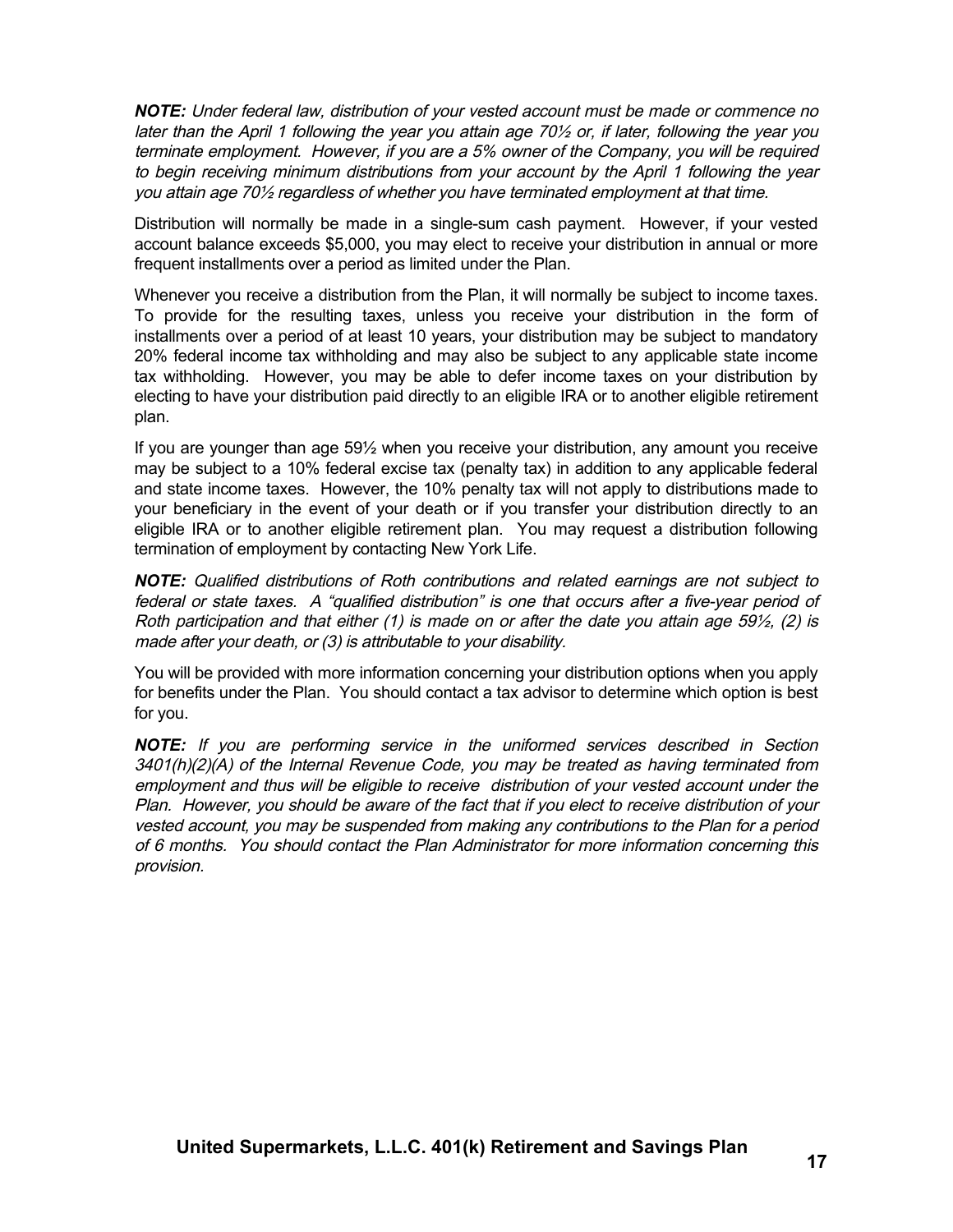## *Death Benefit*

If you die while employed by the Company, your beneficiary will be entitled to receive the full value of your account. If you die after terminating employment, but before distribution of your vested account has been made or commenced, the vested balance of your account will be paid to your beneficiary.

You may choose anyone to be your beneficiary under the Plan. You make your designation by contacting New York Life. However, under federal law, if you are married and wish to name someone other than your spouse as your beneficiary, you may do so only with your spouse's written consent witnessed by a notary. If you fail to designate a beneficiary, or if your designated beneficiary dies before you do, the Plan provides that your beneficiary will automatically be your surviving spouse, or, if none, your estate.

Distribution of any death benefit under the Plan will normally be made, in the form of a singlesum payment, as soon as administratively possible following your death. However, if your vested account balance exceeds \$5,000 your beneficiary may elect to receive your vested account in annual or more frequent installments over a period as limited under the Plan.

*NOTE:* If the vested value of your account does not exceed \$5,000, your vested account will be paid to your surviving spouse, or other beneficiary, in a single-sum payment.

*NOTE ALSO:* If you die while performing qualified military service (as defined in Section 414(u) of the Internal Revenue Code), you may be credited with additional vesting service and your spouse or other beneficiary may be entitled to any additional benefits (other than additional allocations) provided under the Plan, as if you resumed employment and then terminated employment as a result of your death. You should contact the Plan Administrator for further information concerning this provision.

## *Disability*

As mentioned, if you terminate employment with the Company as a result of your "permanent and total disability," you will also be entitled to receive the full value of your Plan account, regardless of your years of vesting service under the Plan. For this purpose, you will be considered "permanently and totally disabled" if you have a mental or physical condition which has existed for at least three months, is expected to last for at least 12 months or result in your death, and which entitles you to receive disability benefits from Social Security.

Distributions to persons under the age of 59½ because of disability may qualify for exclusion from the 10% penalty tax previously described.

## *Effect on Other Benefits*

Your contributions to the Plan will not affect other salary-related benefits, such as life insurance and disability benefits. Also, making contributions will not change the amount of your Social Security benefits or the Social Security taxes that are withheld from your pay.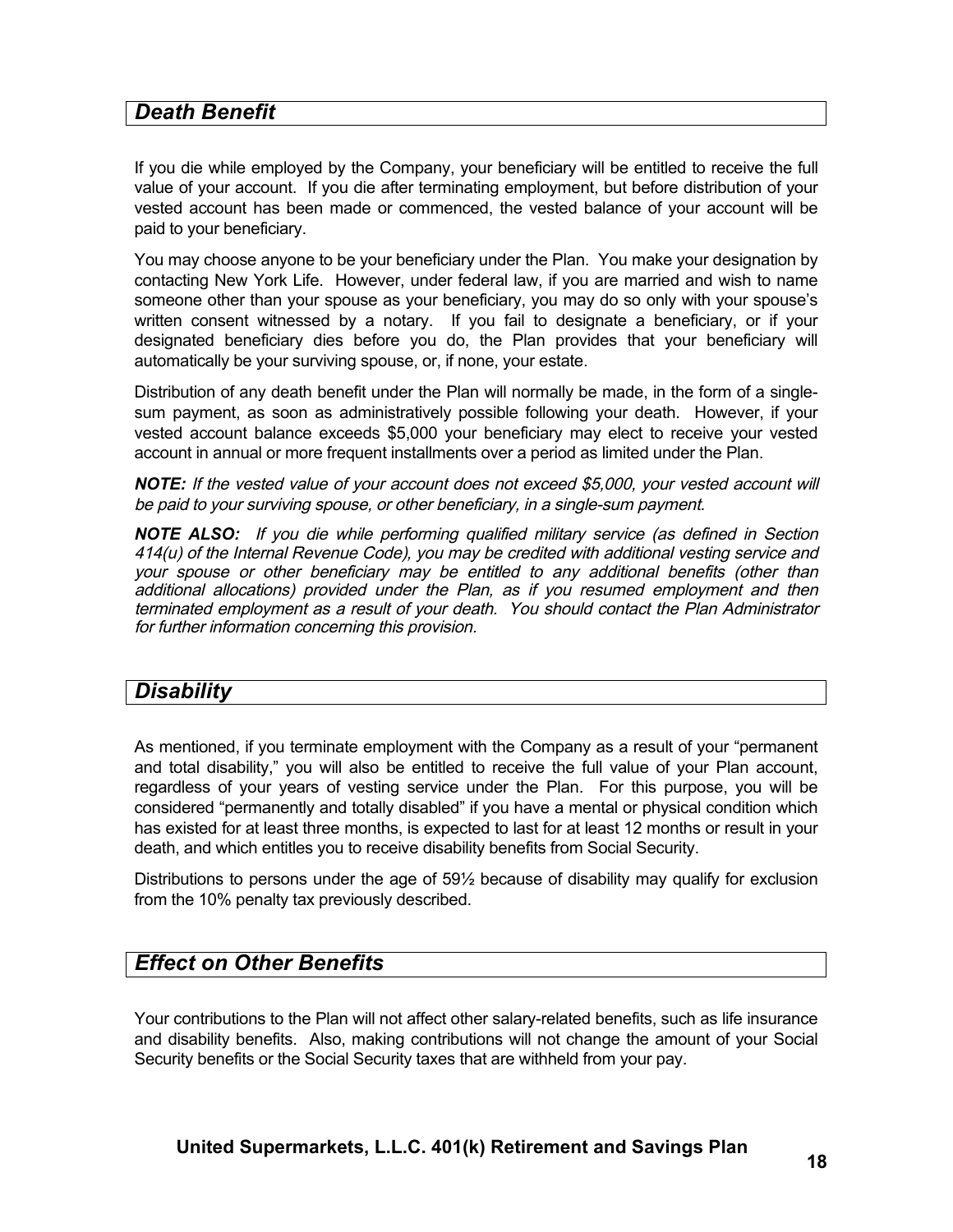## *Other Important Facts*

United Supermarkets, L.L.C. is the Plan Sponsor ("Plan Sponsor").

The Plan Sponsor's address, telephone number and federal employer identification number (EIN) are:

**United Supermarkets, L.L.C. 7830 Orlando Avenue Lubbock, TX 79423**

**Phone: (806) 791-0220 (or toll-free at (888) 791-0220)**

**EIN: 75 - 0916445**

- The Plan also currently covers employees of the following companies: N/A
- The Plan Sponsor also serves as the Plan Administrator.
- The Plan Year is the 12-month period beginning January 1 and ending December 31.
- The Plan Sponsor has been designated as agent for service of legal process. Legal process may also be served on the Trustee.
- The Plan is a 401(k) profit sharing plan and the number assigned to the Plan by the Plan Sponsor is 002.
- The current Trustee of the Plan is:

**New York Life Trust Company 169 Lackawanna Avenue Section B1 Parsippany, NJ 07054**

The following information is required to be communicated to you under the Pension Protection Act of 2006. Please read this information carefully.

#### **Importance of Diversification**

To help achieve long-term retirement security, you should give careful consideration to the benefits of a well-balanced and diversified investment portfolio. Spreading your assets among different types of investments can help you achieve a favorable rate of return, while minimizing your overall risk of losing money. This is because market or other economic conditions that cause one category of assets, or one particular security, to perform very well often cause another asset category, or another particular security, to perform poorly. If you invest more than 20% of your retirement savings in any one company or industry, your savings may not be properly diversified. Although diversification is not a guarantee against loss, it is an effective strategy to help you manage investment risk.

In deciding how to invest your retirement savings, you should take into account all of your assets, including any retirement savings outside of the Plan. No single approach is right for everyone because, among other factors, individuals have different financial goals, different time horizons for meeting their goals, and different tolerances for risk.

## **United Supermarkets, L.L.C. 401(k) Retirement and Savings Plan <sup>19</sup>**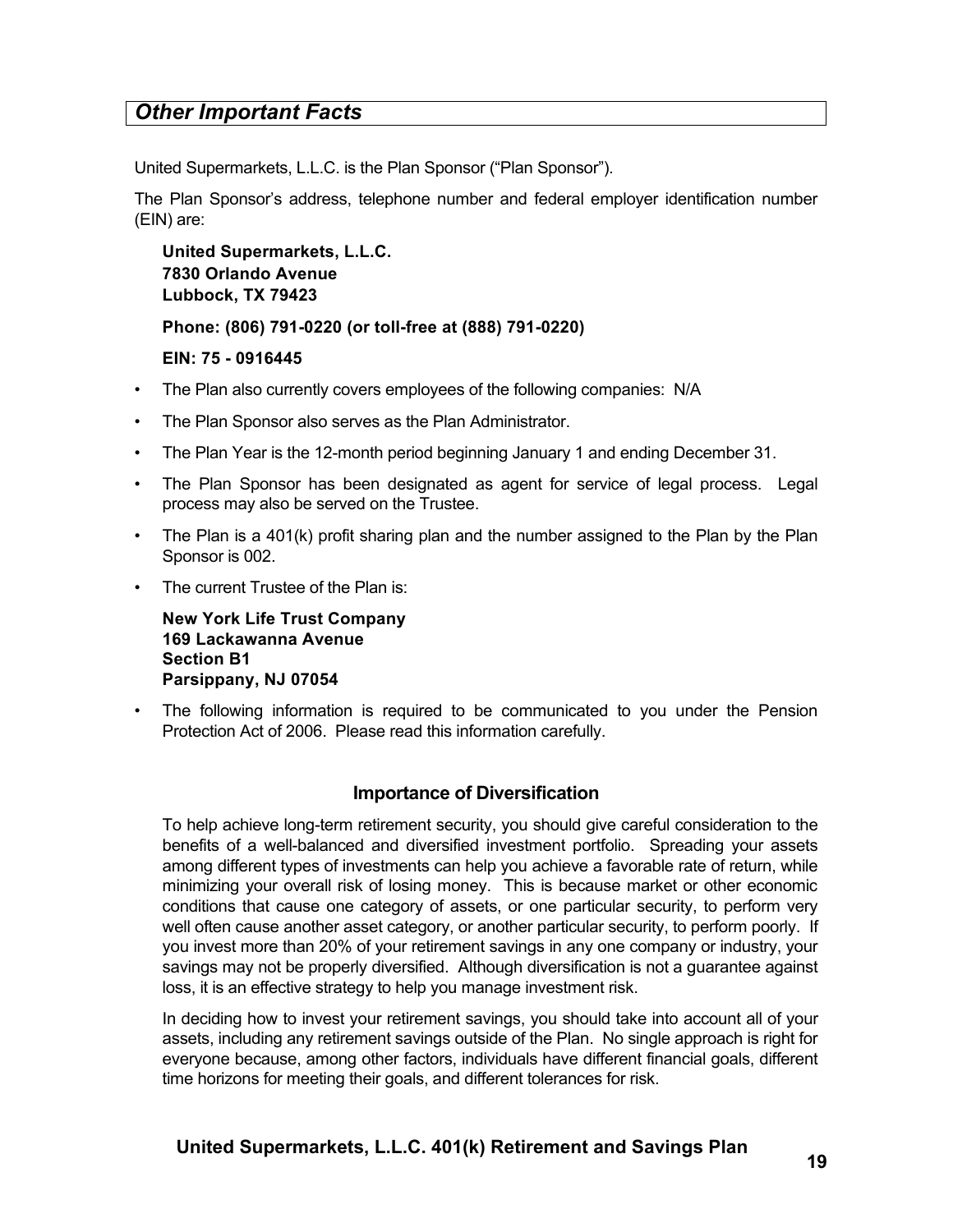It is also important to periodically review your investment portfolio, your investment objectives, and the investment options under the Plan to help ensure that your retirement savings will meet your retirement goals.

You may access the Department of Labor's website at www.dol.gov/ebsa/investing.html to obtain other sources of information on individual investing and diversification.

## *Statements of Your Account*

#### **Reports on Your Plan Account**

To help you keep up-to-date on the status of your account, you will receive a statement at the end of each calendar quarter showing:

- the amount you contributed to the Plan;
- the amount the Company contributed to the Plan on your behalf;
- the investment options you have selected;
- the earnings and/or losses on your investments;
- your vested percentage;
- the current value of your account (including any transfers or rollover contributions); and
- withdrawals or loans, if any.

You may also request a statement at any time by contacting New York Life.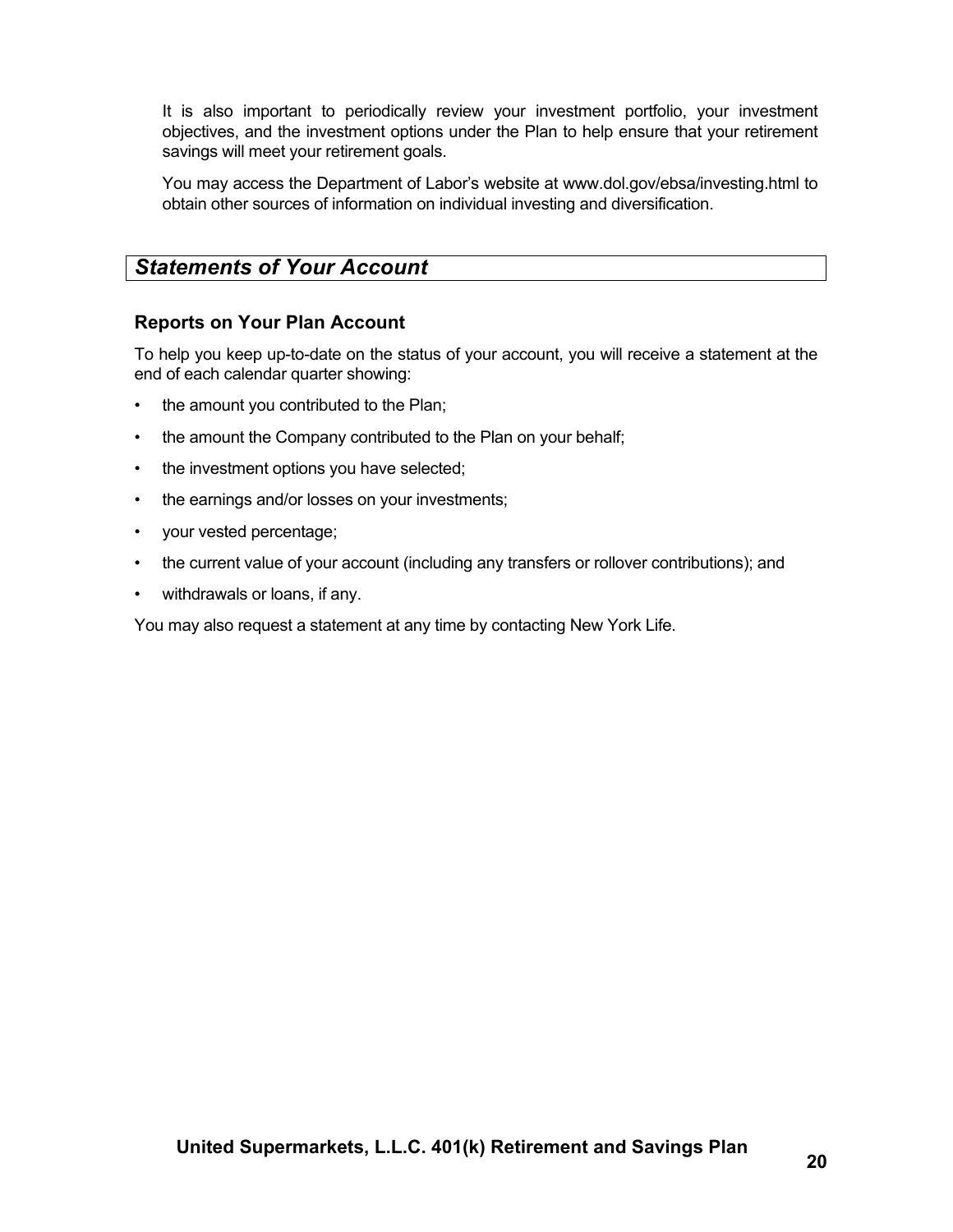#### **What are my rights under the Employee Retirement Income Security Act of 1974?**

As a participant in the Plan, you are entitled to certain rights and protections under the Employee Retirement Income Security Act of 1974 ("ERISA"). ERISA provides that all Plan participants are entitled to:

#### *Receive Information About Your Plan and Benefits*

- examine, without charge, at the Plan Administrator's office and at other specified locations, such as worksites and union halls, all documents governing the Plan, including insurance contracts and collective bargaining agreements, and a copy of the latest annual report (Form 5500 Series) filed by the Plan with the U.S. Department of Labor and available at the Public Disclosure Room of the Employee Benefits Security Administration.
- obtain, upon written request to the Plan Administrator, copies of documents governing the operation of the Plan, including insurance contracts and collective bargaining agreements, and copies of the latest annual report (Form 5500 Series) and updated summary plan description. The Plan Administrator may make a reasonable charge for the copies.
- receive a summary of the Plan's annual financial report. The Plan Administrator is required by law to furnish each participant with a copy of this summary annual report.
- obtain a statement telling you (a) the amounts credited to your account under the Plan and (b) what your benefits would be under the Plan if you stop working as of that statement date. This statement is not required to be given more than once a year. The Plan must provide the statement free of charge.

#### *Prudent Actions by Plan Fiduciaries*

In addition to creating rights for Plan participants, ERISA imposes duties upon the people who are responsible for the operation of the Plan. The people who operate the Plan, called "fiduciaries" of the Plan, have a duty to do so prudently and in the interest of you and other Plan participants and beneficiaries. No one, including your employer, your union, or any other person, may fire you or otherwise discriminate against you in any way to prevent you from obtaining a benefit under the Plan or exercising your rights under ERISA.

#### *Enforce Your Rights*

If your claim for a benefit is denied or ignored, in whole or in part, you have the right to know why this was done, to obtain copies of documents relating to the decision without charge, and to appeal any denial, all within certain time schedules.

Under ERISA, there are steps you can take to enforce the above rights. For instance, if you request a copy of Plan documents or the latest annual report from the Plan and do not receive them within 30 days, you may file suit in a federal court. In such a case, the court may require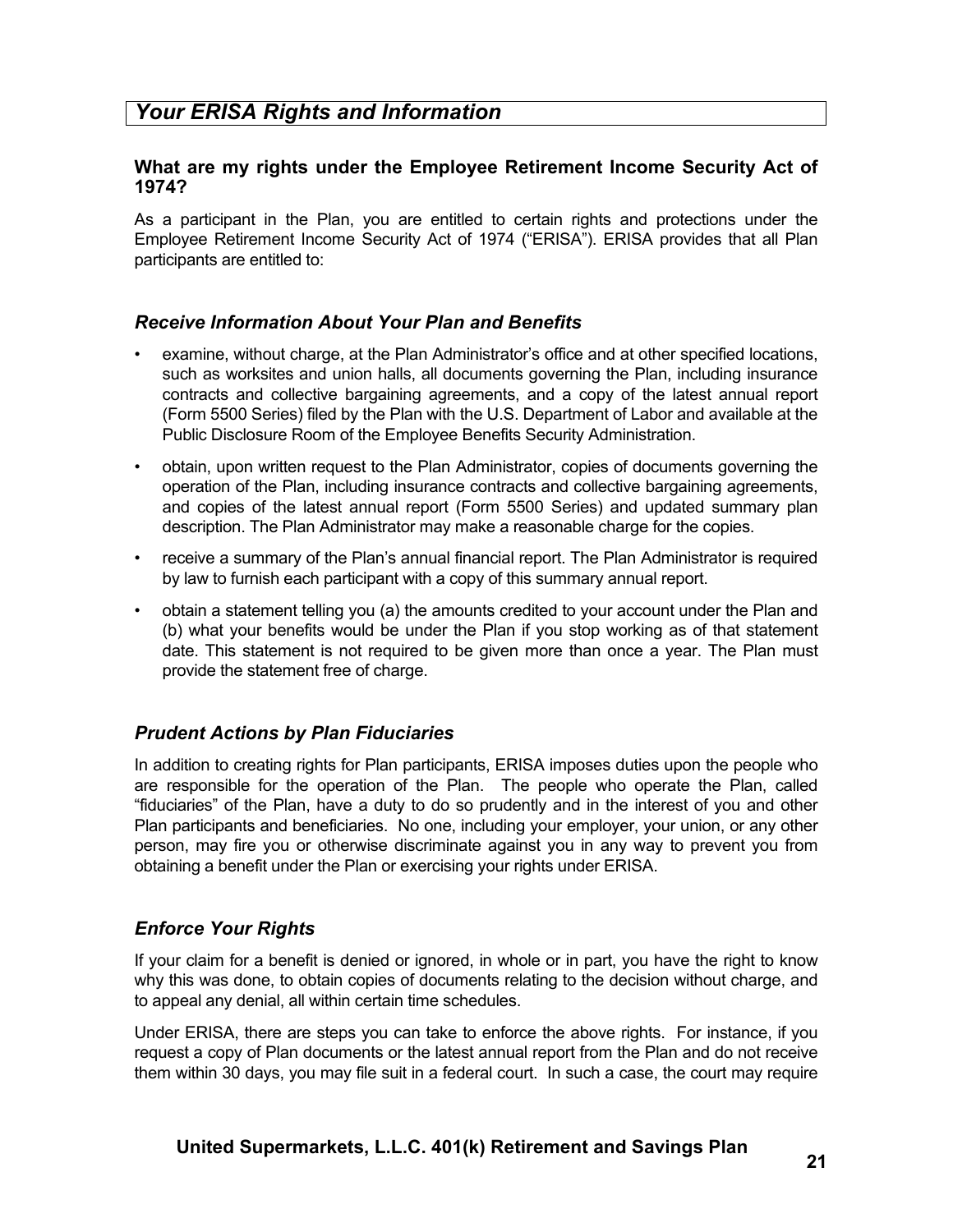the Plan Administrator to provide the materials and pay you up to \$110 a day until you receive the materials, unless the materials were not sent because of reasons beyond the control of the Plan Administrator. If you have a claim for benefits which is denied or ignored, in whole or in part, you may file suit in a state or federal court. In addition, if you disagree with the Plan's decision or lack thereof concerning the qualified status of a domestic relations order or a medical child support order, you may file suit in federal court. If it should happen that Plan fiduciaries misuse the Plan's money, or if you are discriminated against for asserting your rights, you may seek assistance from the U.S. Department of Labor, or you may file suit in a federal court. The court will decide who should pay court costs and legal fees. If you are successful, the court may order the person you have sued to pay these costs and fees. If you lose, the court may order you to pay these costs and fees, for example, if it finds your claim is frivolous.

#### *Assistance With Your Questions*

If you have any questions about the Plan, you should contact the Plan Administrator. If you have any questions about this statement or about your rights under ERISA, or if you need assistance in obtaining documents from the Plan Administrator, you should contact the nearest office of the Employee Benefits Security Administration, U.S. Department of Labor, listed in your telephone directory or the Division of Technical Assistance and Inquiries, Employee Benefits Security Administration, U.S. Department of Labor, 200 Constitution Avenue N.W., Washington, D.C. 20210. You may also obtain certain publications about your rights and responsibilities under ERISA by calling the publications hotline of the Employee Benefits Security Administration.

#### **How do I make a claim for benefits?**

We hope there will never be a disagreement as to the amount owed to you under the Plan. However, if there is a disagreement, you must follow the Plan's claims procedure or you may forfeit certain legal rights to contest the decision. You must file any request for benefits in writing. Before filing your request, you or your legal representative may wish to examine any Plan records regarding your claim. This examination may occur only during the Company's regular working hours.

Initial claims should be addressed to the Plan Administrator. Decisions on initial claims will be made within 90 days of receipt by the Plan Administrator. The Plan Administrator may extend the 90-day period up to an additional 90 days where the nature of the benefit involved or other circumstances make such extension appropriate.

If your claim is denied in whole or in part, you will receive a written explanation setting forth (i) the reason for the denial, (ii) references to the Plan provision(s) on which the denial is based, (iii) if applicable, a description of any additional information that you might be required to furnish in order to obtain benefits, with an explanation of why it is needed, (iv) a description of the Plan's claim review procedures, and (v) a statement of your right to bring a civil action under Section 502(a) of ERISA if you file a written request for a reconsideration of the claim under such review procedures and the claim is denied on review.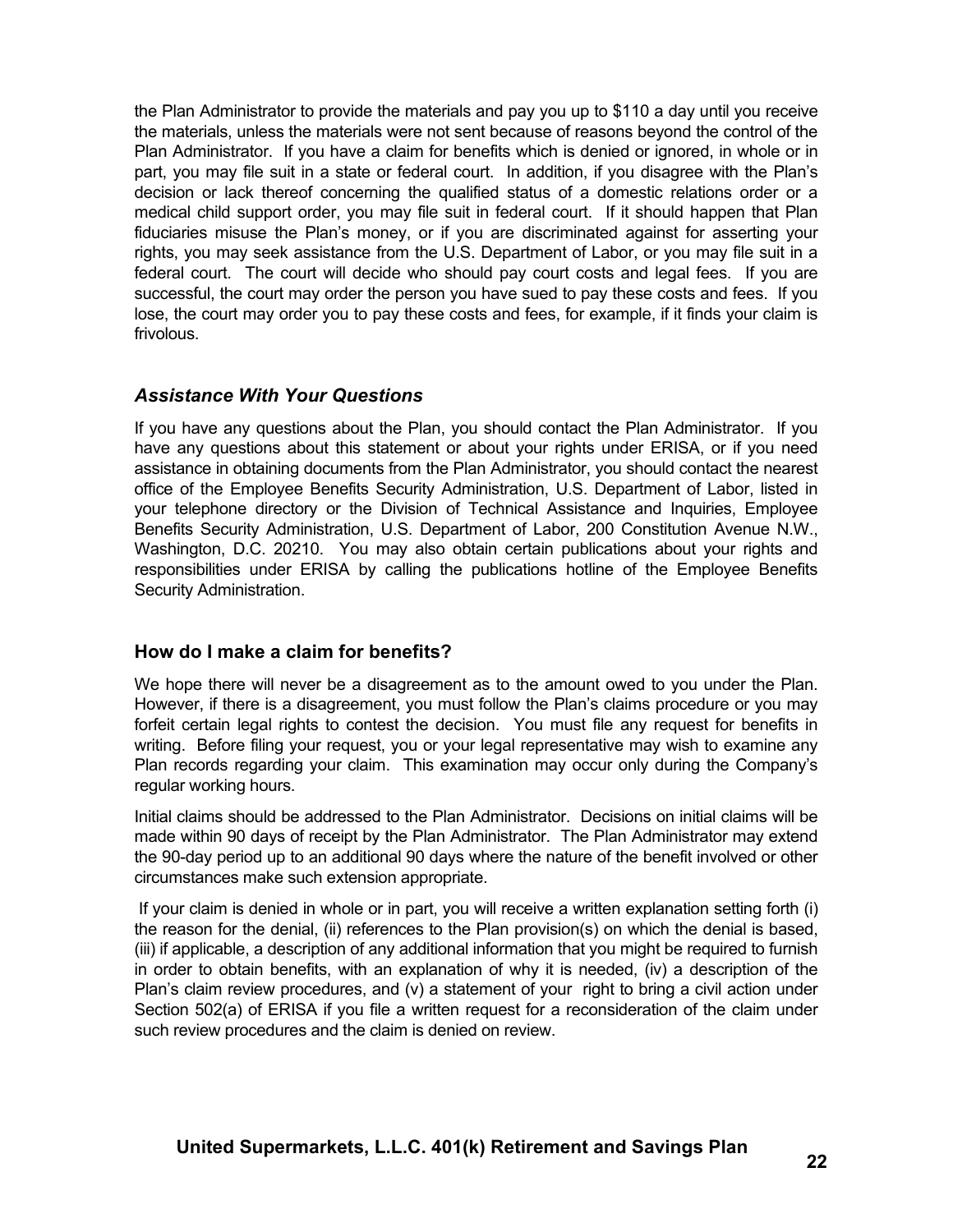You (or your authorized representative) may request that the denied claim be reconsidered. All requests for reconsideration of denied claims are reviewed by the Plan Administrator. You (or your authorized representative) may appeal a denied claim by filing a written notice of appeal with the Plan Administrator within 60 days after the claim is denied. You (or your authorized representative) may submit documents, records, and other information relating to your claim. In connection with such review, you (or your authorized representative) may review, upon request and free of charge, pertinent documents and may submit issues and comments in writing. The Plan Administrator will take into account all comments, documents, records, and other information submitted without regard to whether such information was submitted or considered in the initial claim determination and make a decision with regard to the claim within 60 days of receipt of the request for reconsideration. The Plan Administrator may extend the 60-day period up to an additional 60 days where circumstances make such extension appropriate.

You will be notified of the Plan Administrator's decision in writing. The decision will include the specific reason for any denial including reference to the Plan provision(s) on which the denial is based; a description of your right to receive, upon request and free of charge, reasonable access to and copies of all Plan documents, records and other information relevant to the claim; and a statement about your right to bring a civil action under Section 502(a) of ERISA.

The decision of the Plan Administrator, which has the authority to interpret the Plan and make factual determinations in connection with matters arising under the Plan, is final and binding.

#### **How will my participation in the Plan affect my IRA?**

According to the current federal tax laws, you can continue to maintain IRAs while you are participating in the Plan, and you can make after-tax contributions to your IRA in amounts permitted by the federal tax laws. But your ability to make tax-deductible contributions to an IRA for any year in which you participate in the Plan is restricted according to your income level. See the instructions to Form 1040 or contact your tax advisor for more information.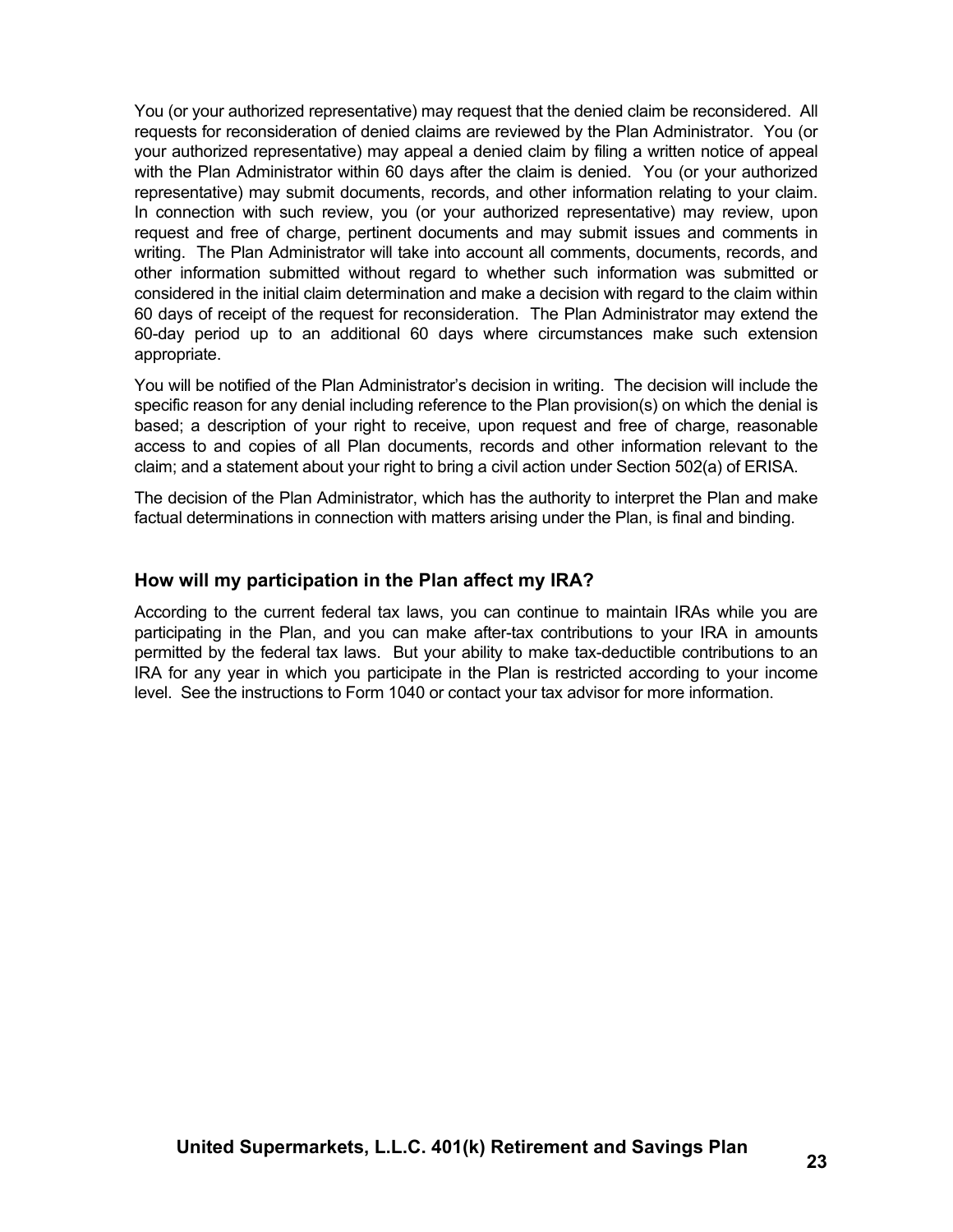#### **What happens if the Plan is amended or terminated?**

The Company reserves the right to amend the Plan or to terminate it. However, no amendment can reduce the amount in your account. If the Plan terminates, your account will become 100% vested, that is, nonforfeitable. The Plan is for the exclusive benefit of its participants and, therefore, money cannot go back to the Company because of the Plan's termination.

Upon termination of the Plan, the Company will generally liquidate assets and distribute the value of your account to you (subject to IRS requirements).

#### **Is there any way I can lose Plan benefits?**

Yes, there are a few ways in which you could lose expected benefits such as the following, among others:

#### *If investments go down in value*

The value of your account depends on the performance of your investments under the Plan. Your account balance is subject to both gain and loss due to investment results. If you receive a distribution at a time when the value of your investments has declined, you may not receive a distribution that is as large as you had hoped. Also, certain administrative expenses of the Plan may be paid from the Plan's trust fund or, in some cases, may be charged directly to your account.

#### *If a "Qualified Domestic Relations Order" is received*

In general, your account cannot be attached or paid to creditors or to anyone other than yourself. However, under federal law, the Plan Administrator is required to obey a Qualified Domestic Relations Order ("QDRO"). This is a decree or domestic relations order ("Order") issued by a court that satisfies certain requirements under the Internal Revenue Code. A QDRO may require that all or a portion of your vested account be paid to your spouse, former spouse, child or other dependent ("Alternate Payee"). The Plan Administrator, in accordance with procedures set forth in the law, will determine the validity of any Order received and will inform you upon the receipt of any such Order affecting you. You may obtain a copy of such procedures, without charge, via New York Life or the Plan Administrator. In addition, you should request a copy of the Plan's model QDRO and QDRO materials via New York Life before an Order is drafted and submitted to court for execution. Please note that a fee of \$950 will be charged to your account for the review and qualification of any Order relating to your account. This fee will be shared equally between you and the Alternate Payee unless otherwise specified in the Order.